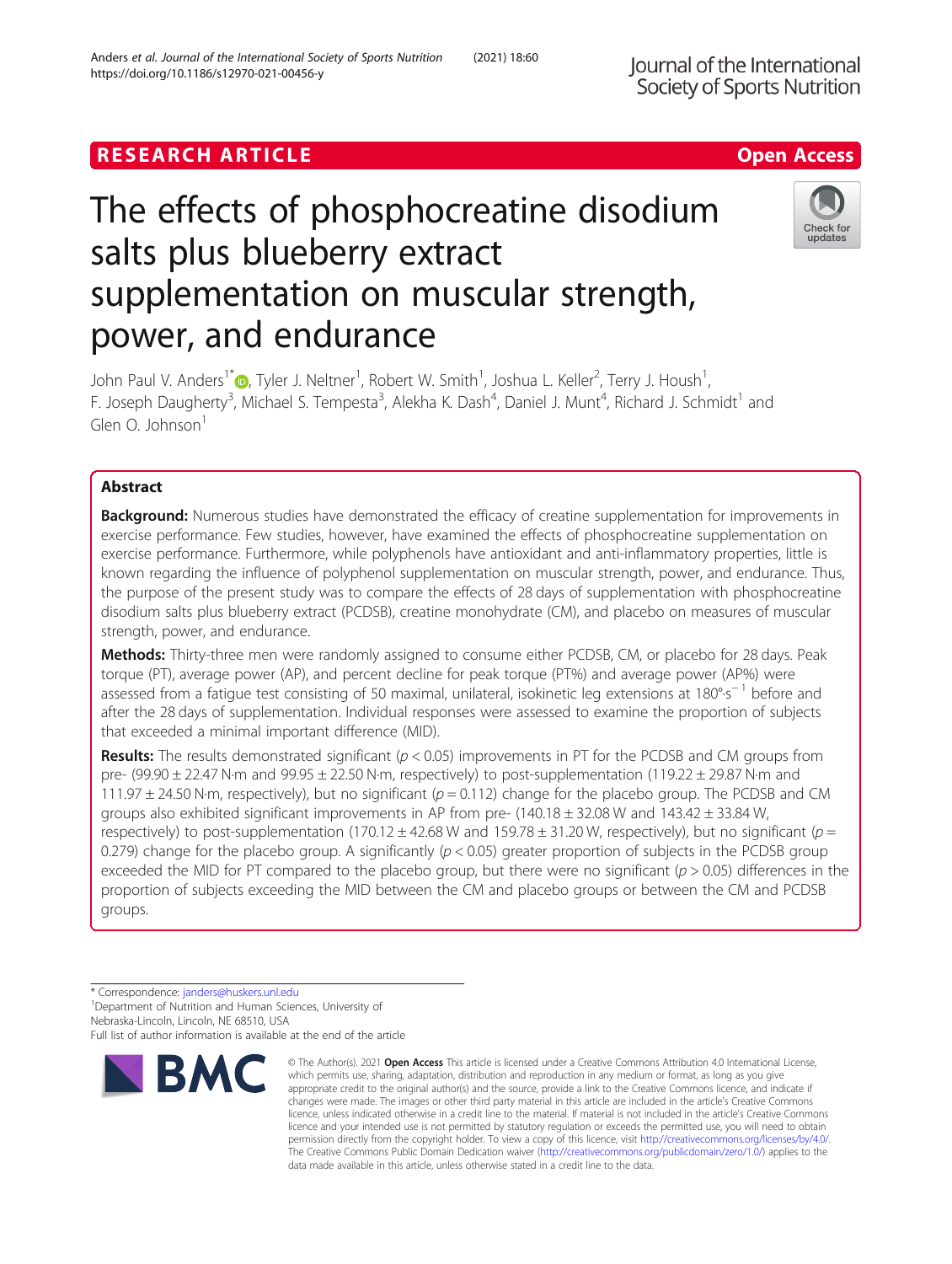**Conclusions:** These findings indicated that for the group mean responses, 28 days of supplementation with both PCDSB and CM resulted in increases in PT and AP. The PCDSB, however, may have an advantage over CM when compared to the placebo group for the proportion of individuals that respond favorably to supplementation with meaningful increases in muscular strength.

Keywords: Phosphocreatine, Blueberry, Polyphenols, Creatine monohydrate, Antioxidant, Isokinetic, Strength, Power, Muscular endurance

# Background

Creatine is a naturally occurring, nitrogenous compound synthesized from arginine, glycine, and methionine that can be produced endogenously by the liver, kidneys, and pancreas, or obtained exogenously from dietary sources such as red meats and fish  $[1-3]$  $[1-3]$  $[1-3]$  $[1-3]$  $[1-3]$ . Creatine is primarily distributed in skeletal muscle as either free creatine or phosphocreatine  $[1, 4]$  $[1, 4]$  $[1, 4]$ , where it functions as part of the phosphagen energy system to provide energy and facilitate ATP resynthesis via creatine kinase, in particular during very high intensity exercise [\[2](#page-10-0), [5\]](#page-10-0). Creatine absorption is mediated by sodium and chloride-dependent transporters where it is first absorbed in small intestines, then distributed throughout the body, where skeletal muscle serves as a primary reserve [\[6](#page-10-0), [7](#page-10-0)]. Exogenous creatine supplementation has been demonstrated to enhance intramuscular stores by 20–40% and elicit ergogenic effects [[1](#page-10-0)–[3](#page-10-0), [8\]](#page-10-0).

A 28–30 day creatine supplementation period has been shown to increase muscle creatine concentrations and improve exercise performance  $[9-13]$  $[9-13]$  $[9-13]$  $[9-13]$  $[9-13]$ . Short duration creatine loading phases (approximately 20 g of creatine for 5–7 days) have also been implemented, however, it has been demonstrated that 28 days of 3.0  $\text{g} \cdot \text{d}^{-1}$  of creatine monohydrate supplementation resulted in approximately the same 20% increase in total muscle creatine [[14\]](#page-11-0). Thus, 28 days of creatine supplementation is sufficient to examine the potential ergogenic effects.

Creatine monohydrate (CM) is the most common delivery form due to its high bioavailability and stability. However, numerous forms of creatine exist in the nutritional supplement market, such as creatine citrate, creatine hydrochloride, creatine pyruvate, creatine malate, and sodium creatine phosphate [\[2](#page-10-0), [15\]](#page-11-0). Furthermore, the formulation of a saltcreatine complex functions to improve solubility in solution due to the reduction in pH from the salt's acid moiety, as well as functioning to improve the stability of creatine in solution where a low pH reduces intramolecular cyclization that results in the degradation of creatine to creatinine [\[15](#page-11-0)]. Recent studies have demonstrated that these alternative formulations may improve bioavailability and exercise performance [\[9,](#page-10-0) [16](#page-11-0)]. Thus, while CM has been well established as an effective delivery form to elicit improvements in exercise performance, more research is warranted to examine whether other creatine formulations may exhibit similar, or potentially greater overall improvements in performance.

During exercise, the production of reactive oxygen species in the muscle has been associated with the development of muscular fatigue due to its detrimental effects on excitation-contraction coupling and gene expression, as well as general oxidative stress on intramuscular lipids, proteins, and DNA [[17](#page-11-0), [18\]](#page-11-0). It has been demonstrated that supplementation with antioxidants may attenuate the deleterious effects of reactive oxygen species produced from exercise, potentially resulting in faster muscle recovery [\[18](#page-11-0)–[20\]](#page-11-0). Polyphenols are a family of plant-derived metabolites including stilbenes, lignans, phenolic acids, and flavonoids that function as antioxidants [\[20\]](#page-11-0). While evidence suggests polyphenol supplementation may improve exercise performance [\[19](#page-11-0), [21\]](#page-11-0), the efficacy of polyphenol supplementation on measures of muscular strength, power, and endurance remains to be fully elucidated. Therefore, the purpose of the present study was to compare the effects of 28 days of supplementation with a blend of phosphocreatine disodium salts plus blueberry extract (PCDSB), CM, and placebo on measures of muscular strength, power, and endurance. Based on the findings of previous studies [\[11,](#page-10-0) [22,](#page-11-0) [23](#page-11-0)], we hypothesized that supplementation with PCDSB would exhibit greater improvements in muscular strength, power, and endurance than supplementation with CM or placebo.

# Methods

#### Experimental approach

The present study implemented a double-blind, placebocontrolled, parallel design. The study consisted of a familiarization visit, a pre-supplementation test visit, 28 days of daily supplementation, and a postsupplementation test visit. During the testing visits, the subjects performed the fatigue test of Thorstensson and Karlsson [[24](#page-11-0)] which consisted of 50 maximal, unilateral, concentric, isokinetic leg extensions of the left leg at 180°·s<sup>-1</sup>. After completion of the pre-supplementation test visit, the subjects were randomly assigned to a supplemental group of phosphocreatine disodium salts plus blueberry extract (PCDSB;  $n = 11$ ), an active control of creatine monohydrate (CM;  $n = 12$ ), or a placebo ( $n = 10$ ). The supplements were designed to be as similar as possible in volume, color, and taste, and included 5.0 g of phosphocreatine disodium salts plus 200 mg of blueberry extract in the PCDSB, 3.0g of creatine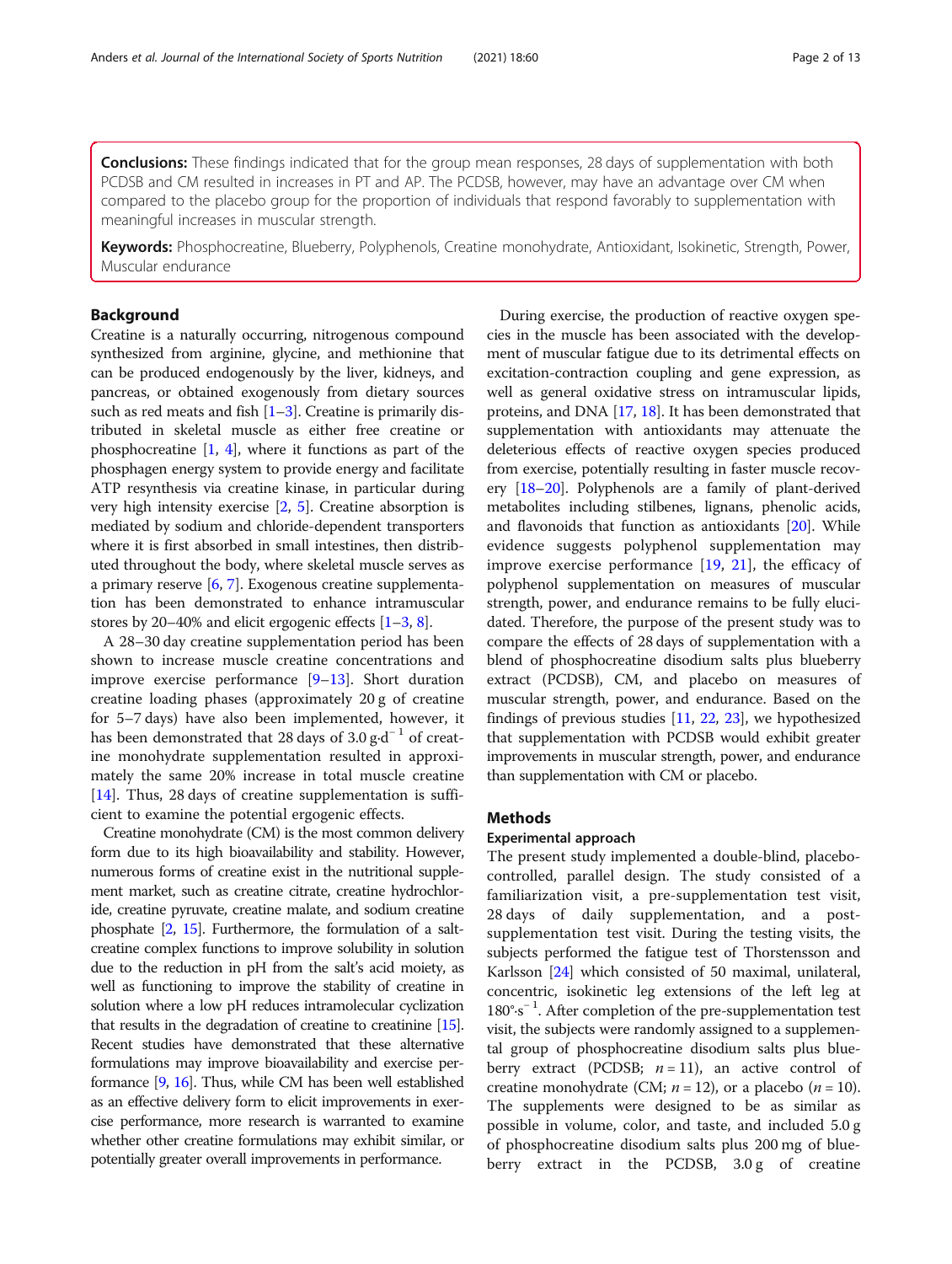monohydrate in the CM, and microcrystalline cellulose in the placebo group. The 5.0 g of PCDSB was 50% pure creatine and, therefore, each dose of the PCDSB contained 2.5 g of pure creatine. The 3.0 g of CM was 80% pure creatine and contained 2.4 g of pure creatine per dose. The blueberry extract was prepared from Vaccinium angustifolium berries and was standardized to 30% total phenols using the Follin-C assay. Thus, the 200 mg of blueberry extract in the PCDSB included 60 mg of phenols which consisted of a majority of proanthocyanins and a minority of anthocyanins. The bulk powder mixtures were sieved through a 60-mesh sieve to ensure uniform particle size and to get rid of the agglomerates. They were further blended for 1 h using an Erweka V-mixer (Model AR 403, Erweka America Inc., Edison, NJ) prior to packaging. Homogeneity of mixing was visually confirmed with the coloring agents used. Blended powders were accurately weighed (mass  $\pm$  1%) into individual foil lined pouches using a calibrated balance (Model SX 410, Denver Instruments, Bohemia, NY) and heat sealed. Five quality control samples were randomly selected from the packaged batch throughout the packaging process to ensure even distribution of contents, verified by mass for all samples and for creatine content in samples containing either PCDSB or CM by HPLC analysis. The HPLC method used was previously developed and validated per USP standards for accuracy, precision, and detection/quantitation limits. Samples were run on a Waters Acquity H-Class UPLC (Waters Inc. Framingham, MA) equipped with a photodiode array, column oven, and refrigerated autosampler. Creatine and creatinine peaks were separated using a  $250 \text{ mm} \times 4.6 \text{ mm}$  5  $\mu$ m Agilent ZORBAX Eclipse XDB-C18 base deactivated C18 column with a mobile phase consisting of 0.05 M ammonium sulfate at a flow rate of 1.5 ml/min and a temperature of 60 °C. Detection of standards and samples was performed at 206 nm using a photodiode array. All of the ingredients utilized in this study were supplied by Phenolics LLC (Omaha, NE). The subjects were provided with 28 days of individually packaged packets of powder of their assigned supplement and were instructed to mix the contents of the packet with 8 oz. of water and drink it immediately after mixing. Twenty-eight days of supplementation was based on the findings of Hultman et al. [[14\]](#page-11-0) who reported that  $3.0 \text{ g} \cdot \text{d}^{-1}$  of CM for 28 days resulted in approximately the same 20% increase in muscle total creatine concentration as loading with  $20 g \cdot d^{-1}$  for 6 days. The subjects were instructed to maintain their usual exercise and dietary habits throughout the study. Each subject completed a 3-day dietary recall form and a 7-day exercise recall form prior to the pre-supplementation testing visit and prior to the post-supplementation testing visit to determine if there were changes in total caloric and macronutrient (carbohydrate, protein, and fat) intake as well as exercise (aerobic and resistance training) time during the supplementation period.

## Subjects

Thirty-three men volunteered to participate in this study (Table [1\)](#page-3-0). Prior to testing, the subjects were screened for any medications, dietary supplements, nutritional products, or dietary programs that would potentially confound the results of this study. Additionally, the subjects reported no cardiovascular, metabolic, pulmonary, or musculoskeletal diseases. All subjects signed a written Informed Consent and completed a Health History Questionnaire that were approved by the Institutional Review Board for Human Subjects at the University of Nebraska-Lincoln (IRB #20200319941FB).

## Familiarization visit

The first visit served as an orientation for the subjects to become familiar with the testing procedures to be completed during the subsequent test visits. During this visit, the subjects performed submaximal and maximal isokinetic leg extensions of the left leg at  $180^\circ \cdot s^{-1}$  on a calibrated Cybex II isokinetic dynamometer (Lumex Inc., Bay Shore, NY, USA). At the end of the familiarization visit, the subjects were asked to complete a 3-day dietary recall form and a 7-day exercise recall form by the day of the subsequent test visit and to abstain from exercise 24 h prior to the test visit.

### Test visits

Prior to testing, all subjects returned their completed 3 day dietary recall form and 7-day exercise recall form. The subjects performed a standardized warm-up consisting of 5 min of cycle ergometry at 50 W (Ergomedic 828E, Monark, Varberg, Sweden). The subjects were then seated on the isokinetic dynamometer with the head of the dynamometer aligned with the axis of rotation of the left knee. The distal portion of the lever arm of the dynamometer was affixed to the left ankle with a Velcro strap according to the manufacturer's recommendations [[25\]](#page-11-0). The subjects then completed the fatigue test, consisting of 50 maximal, unilateral, concentric, isokinetic leg extensions at 180°·s<sup>−</sup> <sup>1</sup> . The investigators provided verbal encouragement throughout the test. For all isokinetic repetitions in the present study, the damping of the Cybex II was set at 2.

## Supplementation

Following the pre-supplementation fatigue test, the subjects were provided with 28 days of individually packaged powder of their assigned supplement. Investigators contacted each subject on a weekly basis to promote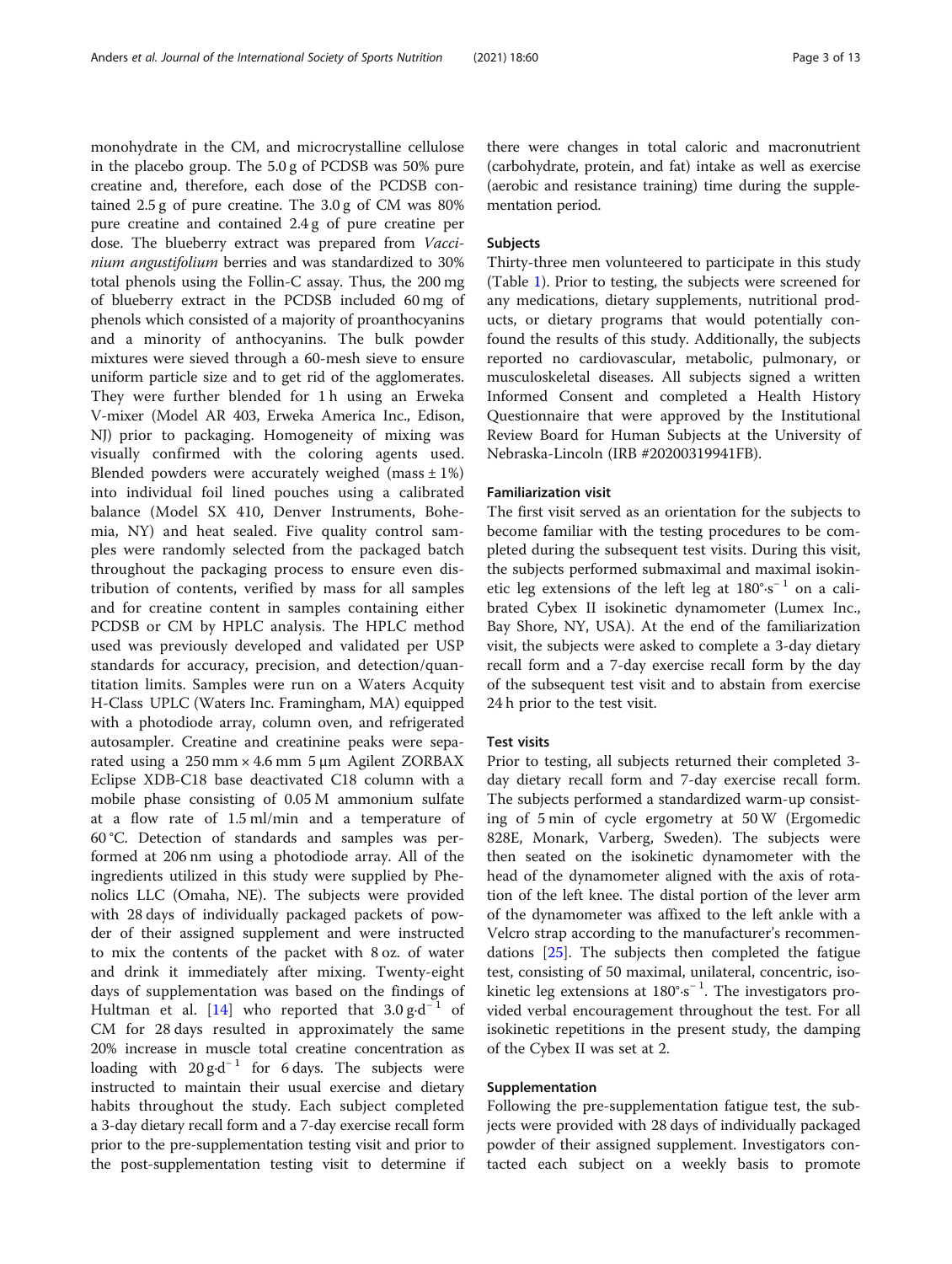|                          | <b>Creatine Monohydrate</b><br>Group<br>$(n = 12)$ | Phosphocreatine Disodium Salts Plus Blueberry Extract Group<br>$(n = 11)$ | Placebo<br>Group<br>$(n = 10)$ | Composite<br>$(n = 33)$ |
|--------------------------|----------------------------------------------------|---------------------------------------------------------------------------|--------------------------------|-------------------------|
| Age (years)              | $19.8 \pm 1.1$                                     | $20.3 \pm 0.9$                                                            | $20.6 + 1.2$                   | $20.2 + 1.1$            |
| Height (cm)              | $179.0 + 4.0$                                      | $183.5 + 4.8$                                                             | $178.2 + 6.7$                  | $180.3 \pm 5.5$         |
| Body Mass (kg)           |                                                    |                                                                           |                                |                         |
| Pre-<br>Supplementation  | $85.7 + 21.4$                                      | $89.6 + 12.6$                                                             | $80.8 + 11.9$                  | $85.5 \pm 16.1$         |
| Post-<br>Supplementation | $86.4 + 21.1$                                      | $89.8 + 12.9$                                                             | $80.6 + 11.7$                  | $85.8 + 16.1$           |

#### <span id="page-3-0"></span>**Table 1** Mean  $\pm$  SD of Subject Characteristics

Note: There was no significant interaction (p = 0.433,  $\eta^2$  = 0.054) or main effect for Time (p = 0.409,  $\eta^2$  = 0.023) or Group (p = 0.450,  $\eta^2$  = 0.052) for body mass across 28 days of supplementation

adherence and to ensure that the subjects experienced no adverse or serious adverse events related to the supplementation protocol. Five days prior to completion of the supplementation period, investigators scheduled the subjects for their post-supplementation test visit, instructed the subjects to complete a second 3-day dietary recall form and 7-day exercise recall form before the test visit, and reminded the subjects to abstain from exercise 24 h prior to the test visit.

# Determination of peak torque, average power, and percent decline

For the pre-supplementation and post-supplementation test visits, peak torque (PT) and average power (AP) were assessed during the fatigue test. Peak torque and AP were defined as the mean values from the first three repetitions of the fatigue test [[24](#page-11-0)]. Average power was operationally defined in the as the time averaged, integrated area under the isokinetic torque curve. To calculate the AP, the voltage-time relationships from the Cybex II strip chart output was converted to the isokinetic torque curve by converting the voltage to torque in N·m based on a regression equation developed from the Cybex II calibration procedures recommended by the manufacturer [[25\]](#page-11-0). Integration of the area under the torque curve was accomplished using a custom Lab-VIEW program (National Instrument, Austin, TX, USA) and the AP was then calculated by dividing the integrated area under the torque curve by the time for each isokinetic repetition. Percent decline across the fatigue test were calculated for peak toque (PT%) and average power (AP%) as:

Percent Decline =  $[(Mean of First 3 Repetitions-Mean of Last 3 Repetitions)]$  $\div$  Mean of First 3 Repetitions  $] \times 100$ 

#### Statistical analyses

Test-retest reliability for PT and AT for the placebo group were measured 28 days apart and assessed with a

repeated measures ANOVA (2,1 model) to determine systematic error, the interclass correlation coefficient (ICC) and the standard error of measurement (SEM) [[26\]](#page-11-0). Peak torque, AP, PT%, and AP% were analyzed using 3 (Group [PCDSB, CM, and placebo])  $\times$  2 (Time [Pre-supplementation and post-supplementation]) mixed factorial ANOVAs and paired  $t$ -tests were used for a priori, planned comparisons across the 28 days of supplementation within each group [\[27\]](#page-11-0). To determine important changes in PT and AP for individual subjects, the minimal important difference (MID) values were calculated as [\[28](#page-11-0)]:

$$
MID = SD_{pooled} \times 0.5
$$

Where SD<sub>pooled</sub> was the pre-supplementation betweensubjects standard deviation and 0.5 reflects a moderate effect size necessary to be considered an important change [\[28](#page-11-0)]. The proportion of subjects that exceeded the MID for PT, AT, PT%, and AP% were examined between each group using separate Chi-squared  $(\chi^2)$  tests. Total calories, carbohydrate, protein, and fat intake as well as aerobic exercise, resistance training exercise, and total exercise time from pre- and post-supplementation were assessed with separate 3 (Group [PCDSB, CM, and  $placebo]$ ) × 2 (Time [Pre-supplementation and postsupplementation]) mixed factorial ANOVAs. Partial eta squared  $(\eta^2$ <sub>p</sub>) and Cohen's *d* were calculated for each repeated measures ANOVA and pairwise comparison, respectively, and an alpha of  $p < 0.05$  was considered statistically significant. All statistical analyses were performed using IBM SPSS v 27 (Armonk, NY, USA).

# Results

## Test-retest reliability

The test-retest reliability for PT and AP measured preand post-supplementation for the placebo group ( $n = 10$ ) were examined for mean differences (systematic error), ICCs, and SEM using the 2,1 model of Weir [\[26\]](#page-11-0). The results demonstrated no significant mean differences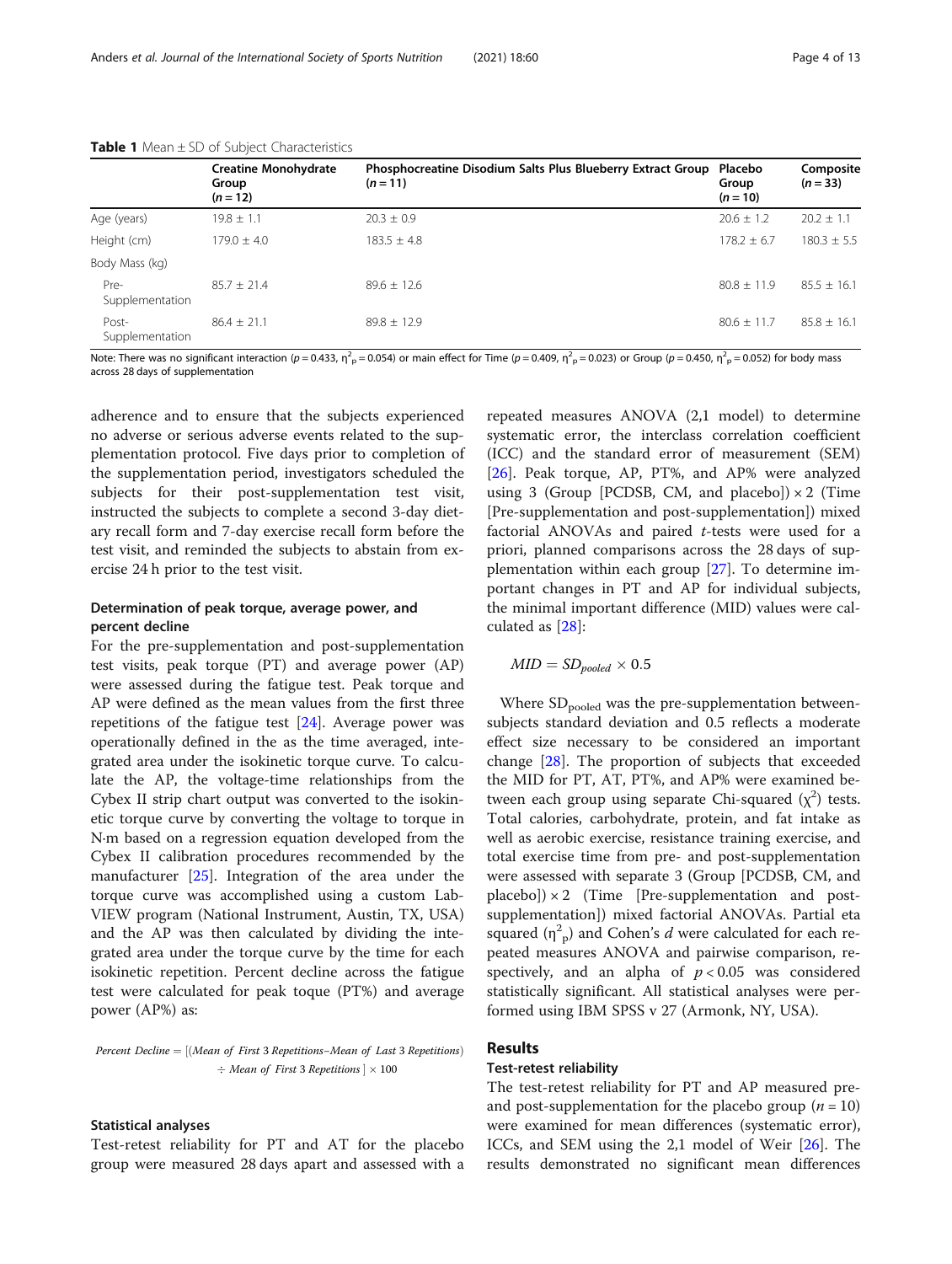<span id="page-4-0"></span>between pre-supplementation and post-supplementation for PT (99.82 ± 36.51 N·m vs  $107.52 \pm 44.11$  N·m;  $p =$ 0.122,  $\eta^2$ <sub>p</sub> = 0.256) or AP (141.94 ± 51.92 W vs 150.79 ± 64.30 W;  $p = 0.279$ ,  $\eta_{\text{p}}^2 = 0.129$ ; Table 2).

## Dietary recall, exercise recall, and adverse events

During the 28 days of supplementation, there were no adverse or serious adverse events and all subjects reported consuming all daily doses of their supplement. Analyses for the dietary intake demonstrated no significant interactions ( $p = 0.160 - 0.400$ ,  $\eta_p^2 = 0.59 - 0.115$ ) or main effects for Time  $(p = 0.108 - 0.0604, \eta^2 \text{P} = 0.009 - 0.009$ 0.084) or Group  $(p = 0.537 - 0.7889, \eta_{\text{p}}^2 = 0.016 - 0.038)$ for total calories, carbohydrate, fat, or protein intake before and after the 28-day supplementation (Table [3](#page-5-0)). Analyses for exercise participation demonstrated no significant interactions ( $p = 0.116 - 0.395$ ,  $\eta_p^2 = 0.60 - 0.134$ ) or main effects for Time ( $p = 0.435 - 0.676$ ,  $\eta^2$ <sub>p</sub> = 0.006– 0.020) or Group  $(p = 0.248 - 0.856, \eta^2 \text{P} = 0.010 - 0.089)$ for aerobic and resistance training, or total exercise time from before to after the 28 days of supplementation (Table [3\)](#page-5-0). Furthermore, there was no significant interaction ( $p = 0.433$ ,  $\eta^2$ <sub>p</sub> = 0.054) or main effect for Time  $(p = 0.409, \eta^2 = 0.023)$  or Group  $(p = 0.450,$  $\eta_{\text{p}}^2$  = 0.052) for body mass across 28 days of supplementation (Table [1\)](#page-3-0).

## Peak torque and average power

The results of the mixed factorial ANOVA for PT indicated no significant interaction ( $p = 0.135$ ,  $\eta_{\text{p}}^2 = 0.125$ ), or main effect for Group ( $p = 0.900$ ,  $\eta_{\text{p}}^2 = 0.007$ ), but there was a significant main effect for Time  $(p < 0.001,$  $\eta^2$ <sub>p</sub> = 0.520) where post-supplementation (113.04 ± 32.49 N·m) was significantly ( $p < 0.001$ ,  $d = 0.44$ ) greater than pre-supplementation (99.89 ± 26.58 N·m). Planned pairwise comparisons demonstrated significant increases in PT from pre- to post-supplementation for the PCDSB group  $(99.90 \pm 22.47 \text{ N} \cdot \text{m}$  vs  $119.22 \pm 29.87 \text{ N} \cdot \text{m}$ ,  $p <$ 0.001,  $d = 0.73$ ) and the CM group (99.95 ± 22.50 N·m vs 111.97  $\pm$  24.50 N·m;  $p = 0.009$ ,  $d = 0.51$ ), but not for the placebo group  $(99.82 \pm 36.51 \text{ N} \cdot \text{m} \text{ vs } 107.52 \pm 44.11,$  $p = 0.112$ ,  $d = 0.19$ ; Table [4\)](#page-5-0).

The results of the mixed factorial ANOVA for AP indicated no significant interaction ( $p = 0.103$ ,  $\eta_{\text{p}}^2 = 0.141$ ),

or main effect for Group ( $p = 0.891$ ,  $\eta_{\text{p}}^2 = 0.008$ ), but there was a significant main effect for Time  $(p < 0.001$ ,  $η<sup>2</sup><sub>p</sub> = 0.428$ ) where post-supplementation (160.51 ± 46.13 W) was significantly  $(p < 0.001, d = 0.44)$  greater than pre-supplementation (141.85 ± 38.41 W). Planned pairwise comparisons demonstrated significant increases in AP from pre- to post-supplementation for the PCDSB group  $(140.18 \pm 32.08 \text{ W} \text{ vs } 170.12 \pm 42.68 \text{ W}, p < 0.001,$  $d = 0.79$ ) and the CM group  $(143.42 \pm 33.84 \text{ W}$  vs  $159.78 \pm 31.20$  W,  $p = 0.021$ ,  $d = 0.50$ , but not for the placebo group  $(141.94 \pm 51.92 \text{ W} \text{ vs } 150.79 \pm 64.30 \text{ W};$  $p = 0.279$ ,  $d = 0.15$ ; Table [4](#page-5-0)).

# Percent change scores for peak torque and average power

The results of the mixed factorial ANOVA for pre- versus post-supplementation PT% and AP% during the fatigue test demonstrated no significant interactions ( $p =$ 0.270–0.432,  $\eta^2$ <sub>p</sub> = 0.054–0.084), main effects for Time  $(p = 0.080 - 0.251, \eta^2$ <sub>p</sub> = 0.044–0.099), or main effects for Group  $(p = 0.917 - 0.993, \eta^2 = 0.001 - 0.006)$ . Planned pairwise comparisons demonstrated no significant  $(p >$ 0.05) differences between pre-supplementation and postsupplementation for any of the groups (Table [5](#page-6-0)).

# Minimal important difference for peak torque and average power

The MID for PT was 13.29 N·m which was exceed by 8 of the 11 subjects (73%) for the PCDSB group, 7 of the 12 subjects (58%) for the CM group, and 2 of the 10 subjects (20%) for the placebo group (Table [6\)](#page-6-0). The results of the  $\chi^2$  analyses demonstrated that a significantly  $(p = 0.016)$  greater proportion of subjects exceeded the MID for the PCDSB group (73%) than the placebo group (20%). There was no difference, however, in the proportion of subjects exceeding the MID between the CM group and placebo group  $(p = 0.069)$  or the PCDSB group and the CM group ( $p = 0.469$ ).

The MID for AP was 19.21 W which was exceed by 7 of the 11 subjects (64%) for the PCDSB group, 8 of the 12 subjects (67%) for the CM group, and 4 of the 10 subjects (40%) for the placebo group (Table [7](#page-7-0)). The results of the  $\chi^2$  analyses indicated that there were no significant differences ( $p > 0.05$ ) in the proportion of

**Table 2** Test-retest reliability of peak torque and average power from the placebo group ( $n = 10$ )

| Visit 1 (Mean $\pm$ SD)      | Visit 2 (Mean $\pm$ SD) | <b>Grand Mean</b> | <i>p</i> -Value | ICC   | <b>ICC 95% CI</b> | <b>SEM</b> | CV (%) |
|------------------------------|-------------------------|-------------------|-----------------|-------|-------------------|------------|--------|
| Peak Torque (N·m)            |                         |                   |                 |       |                   |            |        |
| $99.82 + 36.51$              | $107.52 + 44.11$        | 103.67            | 0.122           | 0.964 | $0.846 - 0.911$   | 9.77       | 9.42   |
| <b>Average Power (Watts)</b> |                         |                   |                 |       |                   |            |        |
| $141.94 + 51.92$             | 150.79 + 64.30          | 146.37            | 0.279           | 0.953 | $0.824 - 0.988$   | 17.18      | 11.74  |

CV (%) coefficient of variation; ICC intraclass correlation coefficient; ICC 95% CI intraclass correlation coefficient 95% confidence interval; p-value type I error rate for the one-way repeated measures ANOVA with a 2,1 model to assess systematic error, SEM standard error of measurement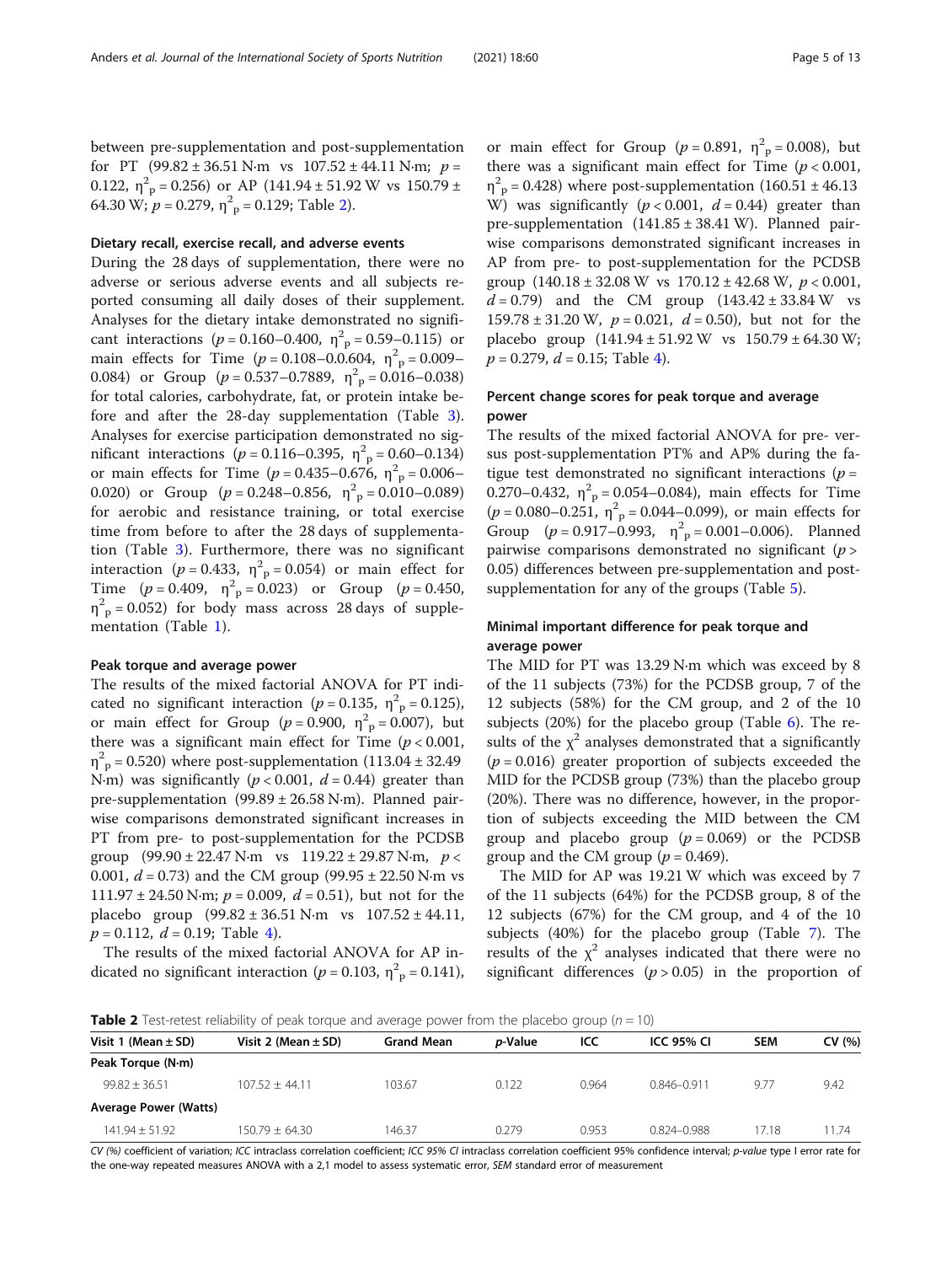# <span id="page-5-0"></span>**Table 3** Mean  $\pm$  SD of dietary intake and exercise participation before and after 28 days of supplementation

| Group                                                                    | <b>Pre- Supplementation</b> | <b>Post-Supplementation</b> |
|--------------------------------------------------------------------------|-----------------------------|-----------------------------|
| Dietary Intake                                                           |                             |                             |
| Calories (kcals)                                                         |                             |                             |
| Creatine Monohydrate Group ( $n = 12$ )                                  | $1875.7 \pm 656.2$          | $1706.4 \pm 581.5$          |
| Phosphocreatine Disodium Salts Plus Blueberry Extract Group ( $n = 11$ ) | $1704.8 \pm 464.8$          | $1781.7 \pm 312.7$          |
| Placebo Group $(n = 10)$                                                 | $1734.5 \pm 377.3$          | $1463.8 \pm 223.4$          |
| Carbohydrates (q)                                                        |                             |                             |
| Creatine Monohydrate Group                                               | $173.4 \pm 73.5$            | $173.4 \pm 70.4$            |
| Phosphocreatine Disodium Salts Plus Blueberry Extract Group              | $154.5 \pm 67.0$            | $161.3 \pm 42.0$            |
| Placebo Group                                                            | $187.1 \pm 61.4$            | $150.1 \pm 36.7$            |
| Fats (g)                                                                 |                             |                             |
| Creatine Monohydrate Group                                               | $73.6 \pm 30.3$             | $66.7 \pm 25.2$             |
| Phosphocreatine Disodium Salts Plus Blueberry Extract Group              | $59.8 \pm 23.0$             | $66.0 \pm 24.3$             |
| Placebo Group                                                            | $64.6 \pm 16.5$             | 58.1 $\pm$ 18.4             |
| Protein (g)                                                              |                             |                             |
| Creatine Monohydrate Group                                               | $100.5 \pm 52.1$            | $94.6 \pm 35.3$             |
| Phosphocreatine Disodium Salts Plus Blueberry Extract Group              | $100.0 \pm 473.7$           | $107.7 \pm 33.1$            |
| Placebo Group                                                            | $99.4 \pm 24.5$             | $87.6 \pm 23.2$             |
| <b>Exercise Participation</b>                                            |                             |                             |
| Aerobic Training (hours/week)                                            |                             |                             |
| Creatine Monohydrate Group                                               | $2.2 \pm 2.3$               | $1.7 \pm 2.3$               |
| Phosphocreatine Disodium Salts Plus Blueberry Extract Group              | $0.9 \pm 1.6$               | $1.0 \pm 1.5$               |
| Placebo Group                                                            | $2.5 \pm 2.2$               | $2.7 \pm 3.0$               |
| <b>Resistance Training (hours/week)</b>                                  |                             |                             |
| Creatine Monohydrate Group                                               | $2.0 \pm 1.6$               | $3.4 \pm 2.6$               |
| Phosphocreatine Disodium Salts Plus Blueberry Extract Group              | $3.2 \pm 2.3$               | $3.2 \pm 2.1$               |
| Placebo Group                                                            | $2.4 \pm 1.7$               | $2.0 \pm 1.6$               |
| <b>Total Exercise (hours/week)</b>                                       |                             |                             |
| Creatine Monohydrate Group                                               | $4.2 \pm 3.0$               | $5.0 \pm 3.4$               |
| Phosphocreatine Disodium Salts Plus Blueberry Extract Group              | $4.2 \pm 1.6$               | $4.2 \pm 1.7$               |
| Placebo Group                                                            | $4.9 \pm 2.3$               | $4.6 \pm 3.2$               |

Note: Note: Analyses for the dietary intake demonstrated no significant interactions ( $p = 0.160$ –0.400,  $\eta_{\text{p}}^2$  = 0.59–0.115) or main effects for Time ( $p = 0.108$ –0.0.604, η<sup>2</sup><sub>P</sub> = 0.009–0.084) or Group (ρ = 0.537–0.7889, η<sup>2</sup><sub>P</sub> = 0.016–0.038) for total calories, carbohydrate, fat, or protein intake before and after the 28-day supplementation. Analyses for exercise participation also demonstrated no significant interactions ( $p = 0.116 - 0.395$ ,  $\eta^2 = 0.60 - 0.134$ ) or main effects for Time ( $p = 0.16$ 0.435–0.676,  $\eta_{\text{p}}^2$  = 0.006–0.020) or Group (p = 0.248–0.856,  $\eta_{\text{p}}^2$  = 0.010–0.089) for aerobic and resistance training, or total exercise time

Table 4 Mean ± SD of peak torque and average power before and after 28 days of supplementation

| Group                                                                    | <b>Pre-Supplementation</b> | Post-Supplementation p-value |         | Change (%)      |
|--------------------------------------------------------------------------|----------------------------|------------------------------|---------|-----------------|
| Peak Torque (N·m)                                                        |                            |                              |         |                 |
| Creatine Monohydrate Group ( $n = 12$ )                                  | $99.95 + 22.50$            | $111.97 + 24.50*$            | 0.009   | $10.47 + 11.03$ |
| Phosphocreatine Disodium Salts Plus Blueberry Extract Group ( $n = 11$ ) | $99.90 \pm 22.47$          | $119.22 + 29.87*$            | < 0.001 | $14.74 + 9.37$  |
| Placebo Group $(n = 10)$                                                 | $99.82 + 36.51$            | $107.52 + 44.11$             | 0.112   | $4.43 + 17.29$  |
| <b>Average Power (Watts)</b>                                             |                            |                              |         |                 |
| Creatine Monohydrate Group                                               | $143.42 + 33.84$           | $159.78 + 31.20*$            | 0.021   | $10.22 + 13.62$ |
| Phosphocreatine Disodium Salts Plus Blueberry Extract Group              | $140.18 + 32.08$           | $170.12 + 42.68*$            | < 0.001 | $15.56 + 13.05$ |
| Placebo Group                                                            | $141.94 \pm 51.92$         | $150.79 + 64.30$             | 0.279   | $1.72 + 21.95$  |

 $*$   $p$  < 0.05, post-supplementation > pre-supplementation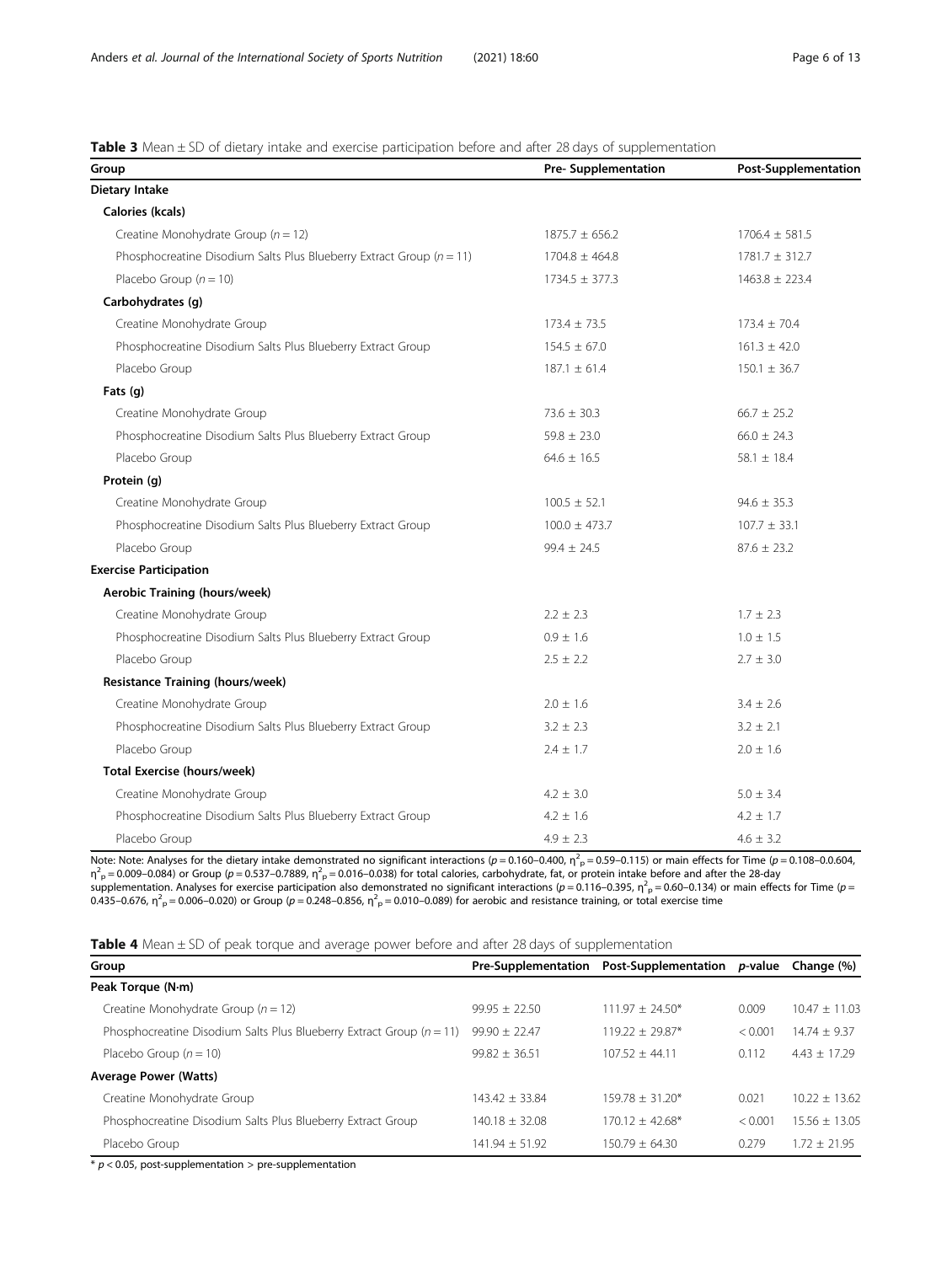<span id="page-6-0"></span>

| Table 5 Mean ± SD of percent declines in peak torque and average power during the fatigue test before and after 28 days of |  |  |  |  |
|----------------------------------------------------------------------------------------------------------------------------|--|--|--|--|
| supplementation                                                                                                            |  |  |  |  |

| Group                                                                    | <b>Pre-Supplementation</b> | <b>Post-Supplementation</b> | p-value |
|--------------------------------------------------------------------------|----------------------------|-----------------------------|---------|
| Peak Torque (%)                                                          |                            |                             |         |
| Creatine Monohydrate Group ( $n = 12$ )                                  | $40.30 + 12.11$            | $38.94 + 18.36$             | 0.780   |
| Phosphocreatine Disodium Salts Plus Blueberry Extract Group ( $n = 11$ ) | $33.25 \pm 31.39$          | $43.69 + 38.57$             | 0.126   |
| Placebo Group $(n = 10)$                                                 | $38.00 + 18.53$            | $39.69 + 25.65$             | 0.728   |
| Average Power (%)                                                        |                            |                             |         |
| Creatine Monohydrate                                                     | $40.65 + 12.25$            | $45.91 + 15.60$             | 0.211   |
| Phosphocreatine Disodium Salts Plus Blueberry Extract Group              | $35.41 \pm 30.36$          | $44.82 + 42.38$             | 0.104   |
| Placebo                                                                  | $38.85 + 18.55$            | $39.19 + 27.80$             | 0.949   |

subjects that exceeded the MID for any of the group comparisons.

The MID for a reduction in the PT% from presupplementation to post-supplementation was − 10.77% which was exceeded by 1 of the 11 subjects (9%) for the PCDSB group, 3 of the 12 subjects (25%) for the CM group, and 2 of the 10 (20%) of subjects for the placebo group (Table [8\)](#page-7-0). The results of the  $\chi^2$  analyses indicated that there were no significant differences  $(p > 0.05)$  in the proportion of subjects that exceeded the MID for any of the group comparisons.

The MID for an improvement in AP% from presupplementation to post-supplementation was − 10.51% which was exceeded by 1 of the 11 subjects (9%) for the PCDSB group, 1 of the 12 subjects (8%) for the CM group, and 3 of the 10 (30%) of subjects for the placebo group (Table [9\)](#page-8-0). The results of the  $\chi^2$  analyses indicated

that there were no significant differences  $(p > 0.05)$  in the proportion of subjects that exceeded the MID for any of the group comparisons.

## **Discussion**

The purpose of the present study was to compare the effects of 28 days of supplementation with PCDSB, CM, or placebo on measures of muscular strength, power, and endurance. The reliability analyses (Table [2\)](#page-4-0) for the placebo group across the 28 days of supplementation indicated excellent reliability [\[29](#page-11-0)] for PT and AP with ICCs of  $R = 0.9464$  and  $R = 0.953$ , respectively. There was no systematic error between the test and re-test assessments as indicated by no mean differences ( $p = 0.122$ – 0.279) for PT or AP. These values were consistent with previous studies of test-retest reliability for unilateral, isokinetic leg extensions [\[30](#page-11-0), [31](#page-11-0)]. The findings of the

Table 6 Absolute change (post-supplementation – pre-supplementation) values for peak torque with identification of the individual subjects that exceeded the minimal important difference

| <b>Creatine Monohydrate Group</b>                        | <b>Peak Torque</b><br>Change (N·m) | Phosphocreatine Disodium Salts Plus<br><b>Blueberry Extract Group</b> | <b>Peak Torque</b><br>Change (N·m) | Placebo<br>Group | <b>Peak Torque</b><br>Change (N·m) |
|----------------------------------------------------------|------------------------------------|-----------------------------------------------------------------------|------------------------------------|------------------|------------------------------------|
| Subject 1                                                | $14.45^{\circ}$                    |                                                                       | 21.94 <sup>a</sup>                 |                  | 25.53 <sup>a</sup>                 |
| $\overline{2}$                                           | 27.50 <sup>a</sup>                 | 2                                                                     | 16.64 <sup>a</sup>                 | $\overline{2}$   | 25.61 <sup>a</sup>                 |
| 3                                                        | 15.01 <sup>a</sup>                 | 3                                                                     | $-3.31$                            | 3                | 9.19                               |
| $\overline{4}$                                           | 16.64 <sup>a</sup>                 | 4                                                                     | 8.00                               | $\overline{4}$   | $-22.38$                           |
| 5                                                        | $-6.34$                            | 5                                                                     | 34.63 <sup>a</sup>                 | 5                | 4.24                               |
| 6                                                        | 2.06                               | 6                                                                     | 18.51 <sup>a</sup>                 | 6                | 9.27                               |
| 7                                                        | 16.64 <sup>a</sup>                 | 7                                                                     | 8.80                               | 7                | $-3.62$                            |
| 8                                                        | 35.38 <sup>a</sup>                 | $\,8\,$                                                               | 28.07 <sup>a</sup>                 | 8                | 7.14                               |
| 9                                                        | 0.00                               | 9                                                                     | 15.27 <sup>a</sup>                 | 9                | 8.94                               |
| 10                                                       | $-8.86$                            | 10                                                                    | 26.29 <sup>a</sup>                 | 10               | 13.04                              |
| 11                                                       | 20.42 <sup>a</sup>                 | 11                                                                    | 37.67 <sup>a</sup>                 |                  |                                    |
| 12                                                       | 11.36                              |                                                                       |                                    |                  |                                    |
| Proportion exceeding the<br>minimal important difference | 7 of 12 (58%)                      |                                                                       | 8 of 11 (73%) <sup>b</sup>         |                  | 2 of 10 (20%)                      |

<sup>a</sup>Indicates an increase in peak torque across the 28 days of supplementation that exceeded the minimal important difference (pooled pre-supplementation S.D. × 0.5 effect size = 13.29 N·m).  $^{\text{b}}$  Indicates a significantly (p < 0.05) greater proportion of individual subjects that exceeded the minimal important difference than the placebo group as determined by  $\chi^2$  analyses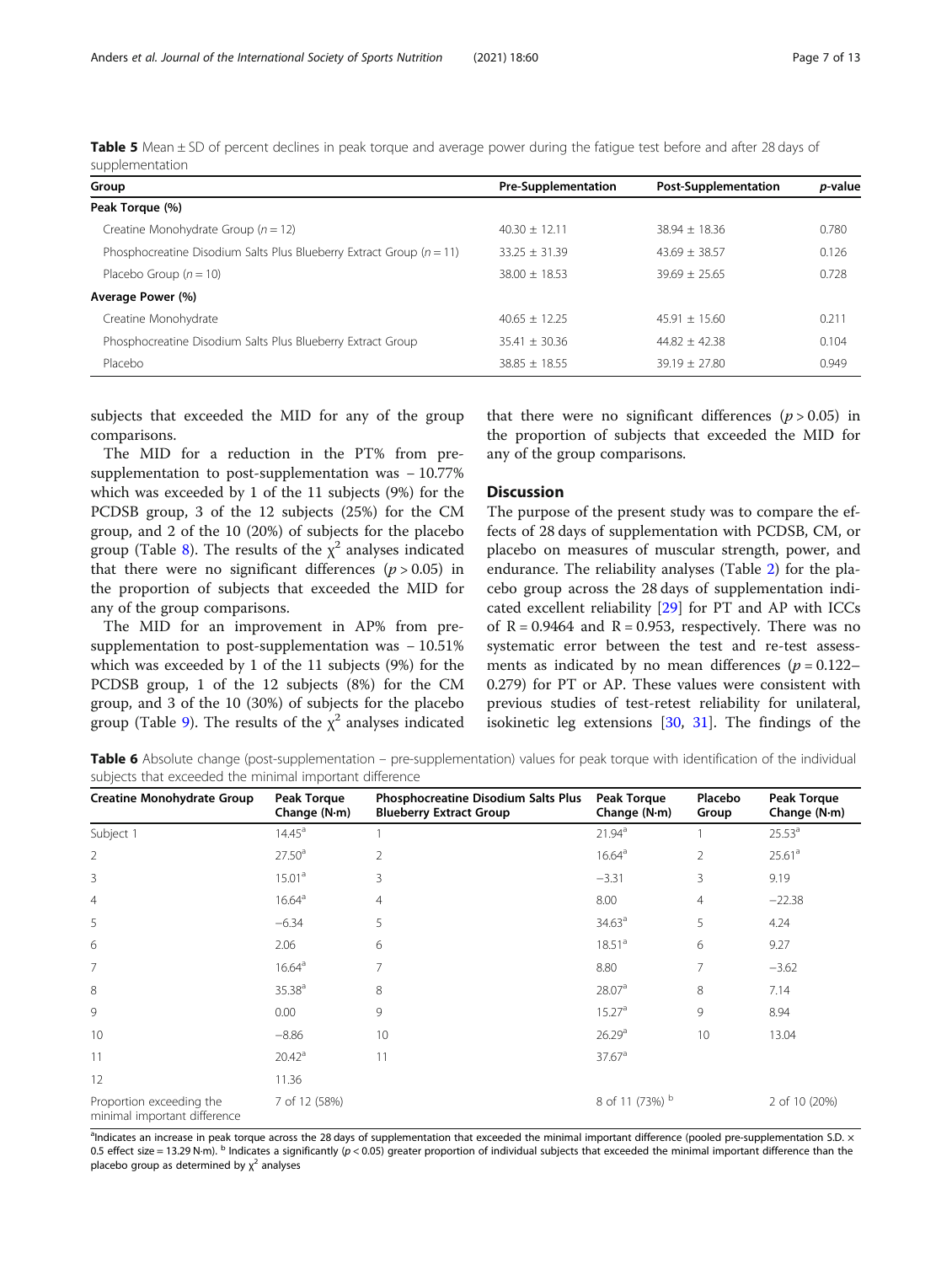| <b>Creatine Monohydrate Group</b>                        | <b>Average Power</b><br>Change (Watts) | <b>Phosphocreatine Disodium Salts</b><br>Plus Blueberry Extract Group | <b>Average Power</b><br>Change (Watts) | Placebo<br>Group | <b>Average Power</b><br>Change (Watts) |
|----------------------------------------------------------|----------------------------------------|-----------------------------------------------------------------------|----------------------------------------|------------------|----------------------------------------|
| Subject 1                                                | 20.17 <sup>a</sup>                     |                                                                       | $32.42^a$                              |                  | 40.02 <sup>a</sup>                     |
| $\overline{2}$                                           | 37.18 <sup>a</sup>                     | $\overline{2}$                                                        | 14.97                                  | 2                | 37.06 <sup>a</sup>                     |
| 3                                                        | 8.24                                   | 3                                                                     | $-9.32$                                | 3                | $22.53^a$                              |
| $\overline{4}$                                           | 26.33 <sup>a</sup>                     | 4                                                                     | 7.44                                   | 4                | $-33.27$                               |
| 5                                                        | $-27.68$                               | 5                                                                     | 53.58 <sup>a</sup>                     | 5                | 2.64                                   |
| 6                                                        | $-0.16$                                | 6                                                                     | 29.08 <sup>a</sup>                     | 6                | 14.75                                  |
| 7                                                        | 23.83 <sup>a</sup>                     | 7                                                                     | 10.43                                  | 7                | $-23.47$                               |
| 8                                                        | 35.17 <sup>a</sup>                     | 8                                                                     | 40.69 <sup>a</sup>                     | 8                | 5.59                                   |
| 9                                                        | 39.52 <sup>a</sup>                     | 9                                                                     | 45.09 <sup>a</sup>                     | 9                | $-3.55$                                |
| 10                                                       | $-15.18$                               | 10                                                                    | 49.01 <sup>a</sup>                     | 10               | 26.23 <sup>a</sup>                     |
| 11                                                       | $27.15^a$                              | 11                                                                    | 55.94 <sup>a</sup>                     |                  |                                        |
| 12                                                       | 21.76 <sup>a</sup>                     |                                                                       |                                        |                  |                                        |
| Proportion exceeding the<br>minimal important difference | 8 of 12 (67%)                          |                                                                       | 7 of 11 (64%)                          |                  | 4 of 10 (40%)                          |

<span id="page-7-0"></span>Table 7 Absolute change (post-supplementation – pre-supplementation) values for average power with identification of the individual subjects that exceeded the minimal important difference

<sup>a</sup>Indicates an increase in average power across the 28 days of supplementation that exceeded the minimal important difference (pooled pre-supplementation S.D.  $\times$  0.5 effect size = 19.21 W)

present study indicated that 28 days of supplementation with PCDSB and CM resulted in comparable increases in PT  $(14.74 \pm 9.37\% \text{ versus } 10.47 \pm 11.03\% \text{, respectively})$ and AP (15.56 ± 13.05% versus 10.22 ± 13.62%, respectively), but had no effects on fatigue-induced PT% and AP%. It is possible that the effects of PCDSB and CM supplementation on parameters associated with muscular endurance would have been better evaluated using several repeated bouts of the fatigue tasks [[32](#page-11-0)–[34](#page-11-0)].

Creatine monohydrate is the most studied delivery form for examining the effects of creatine supplementation on performance and served as the active control to compare to PCDSB in this study. Previous studies [[9](#page-10-0), [35](#page-11-0)] have reported that CM supplementation with 2.0–5.0  $g \cdot d^{-1}$  for 28–30 days increased muscular strength, power, and endurance. For example, Herda et al. [\[9](#page-10-0)] reported that 30 days of CM supplementation at  $5.0 \text{ g} \cdot \text{d}^{-1}$ resulted in improvements for the countermovement

Table 8 Differences in percent decline for peak torque (post-supplementation – pre-supplementation) during that fatigue test with identification of the individual subjects that exceeded the minimal important difference

| <b>Creatine Monohydrate Group</b>                                      | Peak Torque %<br><b>Decline Change</b> | <b>Phosphocreatine Disodium Salts</b><br><b>Plus Blueberry Extract Group</b> | Peak Torque %<br>Decline Change | Placebo<br>Group | Peak Torque %<br><b>Decline Change</b> |
|------------------------------------------------------------------------|----------------------------------------|------------------------------------------------------------------------------|---------------------------------|------------------|----------------------------------------|
|                                                                        | 0.11                                   |                                                                              | 8.58                            |                  | 4.24                                   |
| $\overline{2}$                                                         | 1.97                                   | 2                                                                            | 9.56                            | $\overline{2}$   | 12.63                                  |
| 3                                                                      | 0.91                                   | 3                                                                            | $-29.01$ <sup>a</sup>           | 3                | 11.90                                  |
| $\overline{4}$                                                         | 4.07                                   | 4                                                                            | 9.55                            | $\overline{4}$   | $-26.67$ <sup>a</sup>                  |
| 5                                                                      | $-20.67$ <sup>a</sup>                  | 5                                                                            | 16.40                           | 5                | $-0.99$                                |
| 6                                                                      | 2.75                                   | 6                                                                            | 55.55                           | 6                | $-10.81$ <sup>a</sup>                  |
| 7                                                                      | $-38.48$ <sup>a</sup>                  | 7                                                                            | $-1.11$                         | 7                | 9.30                                   |
| 8                                                                      | 27.34                                  | 8                                                                            | 29.39                           | 8                | $-9.62$                                |
| 9                                                                      | 0.00                                   | 9                                                                            | 8.88                            | 9                | 0.81                                   |
| 10                                                                     | 7.75                                   | 10                                                                           | 9.37                            | 10               | 26.07                                  |
| 11                                                                     | 10.53                                  | 11                                                                           | $-2.38$                         |                  |                                        |
| 12                                                                     | $-12.62$ <sup>a</sup>                  |                                                                              |                                 |                  |                                        |
| Proportion exceeding the minimal 3 of 12 (25%)<br>important difference |                                        |                                                                              | 1 of 11 (9%)                    |                  | 2 of 10 (20%)                          |

<sup>a</sup>Indicates a reduction in percent decline for peak torque that exceeded the minimal important difference (pooled pre-supplementation S.D. × 0.5  $effect$  size =  $-10.77%$ )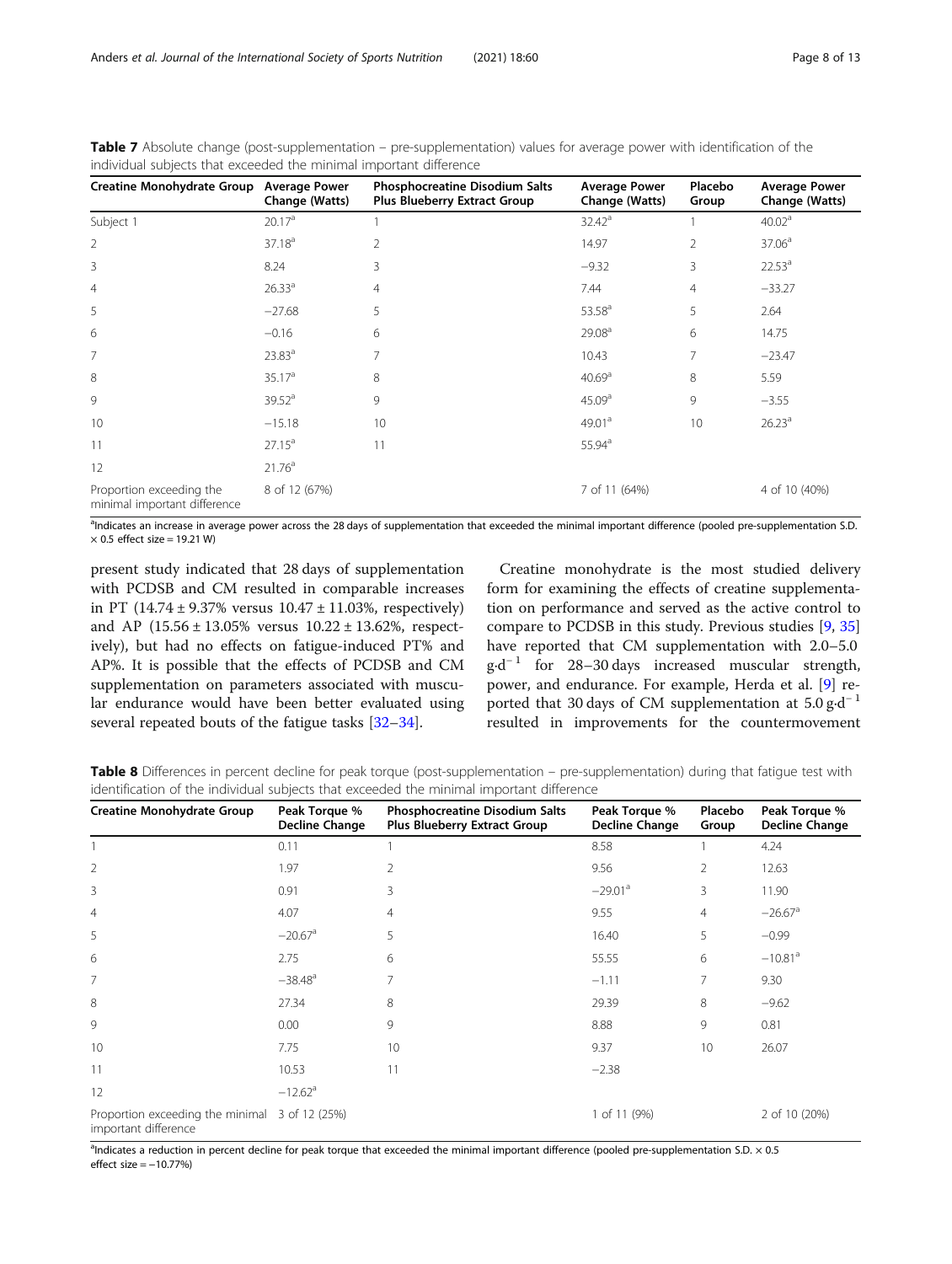| <b>Creatine Monohydrate</b><br>Group                     | Average Power %<br><b>Decline Change</b> | Phosphocreatine Disodium Salts<br>Plus Blueberry Extract Group | Average Power %<br>Decline Change | Placebo<br>Group | Average Power %<br><b>Decline Change</b> |
|----------------------------------------------------------|------------------------------------------|----------------------------------------------------------------|-----------------------------------|------------------|------------------------------------------|
|                                                          | 0.07                                     |                                                                | 11.37                             |                  | 6.64                                     |
| $\overline{2}$                                           | 5.16                                     | $\overline{2}$                                                 | 9.15                              | $\overline{2}$   | 10.17                                    |
| 3                                                        | 0.17                                     | 3                                                              | $-38.13^a$                        | 3                | 11.39                                    |
| $\overline{4}$                                           | 6.49                                     | 4                                                              | 14.25                             | $\overline{4}$   | $-31.44$ <sup>a</sup>                    |
| 5                                                        | $-24.55$ <sup>a</sup>                    | 5                                                              | 18.79                             | 5                | $-2.65$                                  |
| 6                                                        | 1.77                                     | 6                                                              | 10.74                             | 6                | $-13.68$ <sup>a</sup>                    |
| 7                                                        | 14.64                                    | 7                                                              | 3.93                              | 7                | 11.36                                    |
| 8                                                        | 27.96                                    | 8                                                              | 30.52                             | 8                | $-12.37$ <sup>a</sup>                    |
| 9                                                        | 23.68                                    | 9                                                              | 21.32                             | 9                | $-0.97$                                  |
| 10                                                       | 6.81                                     | 10                                                             | 5.80                              | 10               | 24.92                                    |
| 11                                                       | 8.16                                     | 11                                                             | 15.70                             |                  |                                          |
| 12                                                       | $-7.31$                                  |                                                                |                                   |                  |                                          |
| Proportion exceeding the<br>minimal important difference | 1 of 12 (8%)                             |                                                                | 1 of 11 (9%)                      |                  | 3 of 10 (30%)                            |

<span id="page-8-0"></span>Table 9 Differences in percent decline for average power (post-supplementation – pre-supplementation) during that fatigue test with identification of the individual subjects that exceeded the minimal important difference

<sup>a</sup>Indicates a reduction in percent decline for average power that exceeded the minimal important difference (pooled pre-supplementation S.D. × 0.5 effect size  $= -10.51%$ 

vertical jump, bench press 1RM, leg press 1RM, and the number of repetitions to failure at 80% 1RM for bench press and leg press. Their results [[9](#page-10-0)] demonstrated that the CM supplementation increased muscular power (vertical jump), strength (bench press and leg press 1RM) and muscular endurance (repetitions to failure). Furthermore, Brenner et al. [\[35](#page-11-0)] reported that CM supplementation with 2.0 g⋅d<sup>-1</sup> for 28 days increased bench press 1RM in women. Thus, the improvements in PT and AP for the CM group, which served as the active control group in the present study, were consistent with previous studies that have demonstrated improvements in muscular strength following 28–30 days of CM supplementation.

Few studies [[22](#page-11-0), [36](#page-11-0), [37](#page-11-0)] have examined the effects of supplementation with phosphocreatine on exercise performance outcomes. Peeters et al. [\[37\]](#page-11-0) reported that phosphocreatine supplementation with  $20 g \cdot d^{-1}$  for 3 days followed by  $10 \text{ g} \cdot d^{-1}$  for the remainder of the 6 week supplementation period, along with a 4 day per week of progressive, periodized resistance training program, increased bench press 1RM by 8.8 kg, with no difference compared the CM supplementation (11.1 kg). Eckerson et al. [\[22](#page-11-0)] found that 6 days of supplementation with 5.0 g of CM plus 4.0 g of sodium and potassium phosphates plus 18 g of dextrose increased anaerobic work capacity from the critical power test by 23.8% at day 3 and 49.8% at day 6, but CM supplementation and the placebo did not. A subsequent 30 day trial of the same supplement administered daily, however, showed no change in anaerobic work capacity [\[36](#page-11-0)]. The results of the present study extended these findings [[22,](#page-11-0) [29](#page-11-0), [38](#page-11-0)]

and suggested that phosphocreatine supplementation in the form of PCDSB may be as effective in eliciting improvements in muscular strength as CM supplementation.

The present study was designed to compare the effects of 28 days of supplementation with PCDSB to an active control of CM, and an inactive placebo of microcrystalline cellulose. The PCDSB and CM were manufactured to contain a very similar amount of pure creatine. The 5.0 g of PCDSB was 50% pure creatine and, therefore, each dose of the PCDSB contained 2.5 g of pure creatine. The 3.0 g of CM was 80% pure creatine and contained 2.4 g of pure creatine per dose. Phosphocreatine disodium salts were selected for use in the PCDSB, in part, because of its greater solubility than CM and phosphocreatine may increase the variety of delivery forms that can be developed. Additionally, phosphocreatine disodium salts may have a greater bioavailability compared to CM and may saturate creatine stores at a faster rate, resulting in faster adaptations to performance compared to CM supplementation. The PCDSB contained sodium and blueberry extract. The CM and placebo did not contain sodium or blueberry extract and the PCDSB is a disodium salt of phosphocreatine which contributes the sodium during its absorption in the gastrointestinal tract. Furthermore, sodium is an electrolyte that mediates creatine transportation and aids in absorption and utilization throughout the body [\[39,](#page-11-0) [40\]](#page-11-0). For example, Peral et al. [[6\]](#page-10-0) examined the effects of sodium and chloride on creatine absorption in vitro and estimated that two sodium molecules and one chloride molecule are necessary for creatine transport. Furthermore, Dai et al.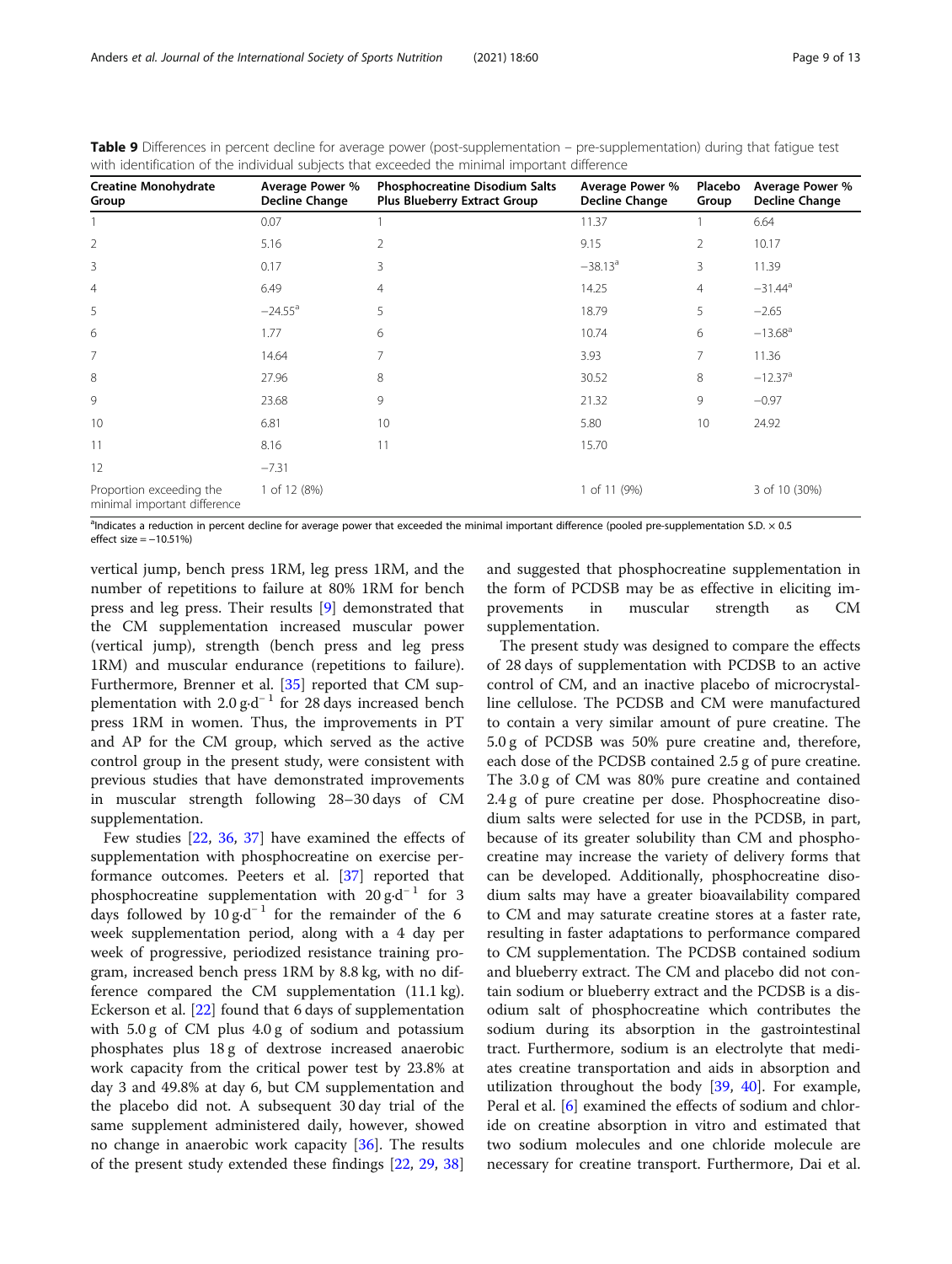The blueberry extract in the PCDSB is rich in polyphenols including proanthocyanins and anthocyanins which exhibit antioxidant [\[19](#page-11-0)] and anti-inflammatory [[42](#page-11-0)] properties and enhanced blood flow [\[43](#page-11-0)]. Evidence regarding the use of antioxidants have reported equivocal reports, including studies suggesting that antioxidants may blunt cellular mechanisms associated with adaptation and recovery [[44,](#page-11-0) [45\]](#page-11-0). Antioxidant supplementation, however, has been demonstrated to improve strength [[23,](#page-11-0) [46\]](#page-11-0) and power [\[47](#page-11-0)], as well as delay the effects of fatigue [\[23](#page-11-0), [48\]](#page-11-0) and enhance recovery following eccentrically induced muscle damage [\[49\]](#page-11-0). Thus, theoretically, the blend of phosphocreatine, blueberry extract, and sodium may have had synergistic effects that resulted in significant improvements in exercise performance.

Some individuals respond to creatine supplementation with increases in muscle phosphocreatine stores and strength, while others do not [\[50](#page-11-0)]. Greenhaff et al. [[51](#page-11-0)] suggested that 20–30% of individuals who underwent 5 days of creatine loading with 20 g⋅d<sup>-1</sup> "did not respond" based on an increase in total creatine of less than 10 mmol·kg<sup>-1</sup> dry weight. Syrotuik and Bell [\[50](#page-11-0)] reported that "responders" increased incline leg press 1RM by 25.8 kg following 5 days of creatine loading with approximately a mean of  $23 \text{ g} \cdot \text{d}^{-1}$  (0.3 g $\cdot \text{kg}^{-1} \cdot \text{d}^{-1}$ ), while the non-responders increased only by 2.0 kg. In the present study, the responses of the individual subjects were judged based on an MID that corresponded to a standardized effect size of 0.5 times the pre-supplementation pooled standard deviation [[28,](#page-11-0) [38,](#page-11-0) [52\]](#page-11-0). For PT (Table [6](#page-6-0)), the PCDSB group exhibited a greater proportion (73%) of individual subjects who demonstrated increases across the 28 days of supplementation that exceeded the MID than the placebo group (20%). The proportion of individual subjects that exceeded the MID values for the CM group for PT (58%), however, was not significantly greater than the placebo group. Thus, when compared to the placebo group, supplementation with the blend of PCDSB provided an advantage over CM for the PT responses of the individual subjects. There were no differences in the proportions of individual subjects in the PCDSB, CM, and placebo groups that exceeded the MID for AP (Table [7\)](#page-7-0), PT% (Table [8\)](#page-7-0), or AP% (Table [9\)](#page-8-0). For PT% and AP%, the proportions of individual subjects that exceeded the MID was less than or equal to 30%.

The lack of adverse and serious adverse events during the course of this study for the PCDSB, CM, and placebo groups were consistent with the safety of creatine supplementation  $[2, 3]$  $[2, 3]$  $[2, 3]$  $[2, 3]$ . Furthermore, the results indicated that there were no significant ( $p > 0.05$ ) mean differences between the PCDSB, CM, and placebo groups or changes across the 28 days of supplementation for body mass, total caloric intake, macronutrient intake, weekly aerobic training, weekly resistance training, or total weekly exercise (Tables [1](#page-3-0) and [3\)](#page-5-0). Thus, the 28 days of supplementation with PCDSB or CM had no effect on body mass. These findings were consistent with a previous study by Camic et al. [\[11\]](#page-10-0) who reported no change in body mass across a 28 day supplementation period with polyethylene glycosylated (PEG) creatine. A subsequent study by Camic et al. [[12\]](#page-11-0), however, reported a significant 1.1 to 1.7% increase in body mass across 28 days of PEG creatine supplementation and Herda et al. [[9\]](#page-10-0) reported significant 0.4–1.0 kg increases in body mass following 30 days of CM and PEG creatine supplementation. Furthermore, Eckerson et al. [[36](#page-11-0)] found a significant 1.0 kg increase in body mass following 30 days of supplementation with a blend of creatine, sodium, potassium, and dextrose.

The mean values for the dietary intake parameters in the present study were similar to those from recent studies [\[23,](#page-11-0) [53\]](#page-11-0), but somewhat lower than expected for this sample [[54\]](#page-12-0). This was likely due to the systematic underreporting of nutritional intake from the dietary recall form [\[55](#page-12-0)]. None of the subjects in the present study were competitive athletes, and the 7-day exercise recall indicated that they were recreationally trained [\[56](#page-12-0)].

Limitations in the present study include that the subjects did not return used supplement packets, but provided verbal confirmation that all packets had been consumed. While there was no significant Group by Time interaction for the repeated measures ANOVAS for PT and AP, the study was designed with a priori planned comparisons across Time within each supplement group, as well as the examination of the individual responses to supplementation. No blood or urine was collected to examine direct or indirect changes in intramuscular creatine stores throughout the supplementation. It has previously been demonstrated, however, that supplementation with 3 g/day of creatine monohydrate for 28 days significantly increased muscle total creatine concentrations by 20 mmol  $[14]$ . Furthermore, the supplementation of 5 g/day is consistent with the recommendations of the International Society of Sports Nutrition position stand on effective creatine dosing strategies [\[2](#page-10-0)]. A limitation of the present study was that the PCDSB included a blend of phosphocreatine, blueberry extract, and sodium. Thus, the positive effects of PCDSB on muscular strength and power may have been due to the additive effects of these ingredients. It was not possible with this study design to determine the individual effects of phosphocreatine disodium salts or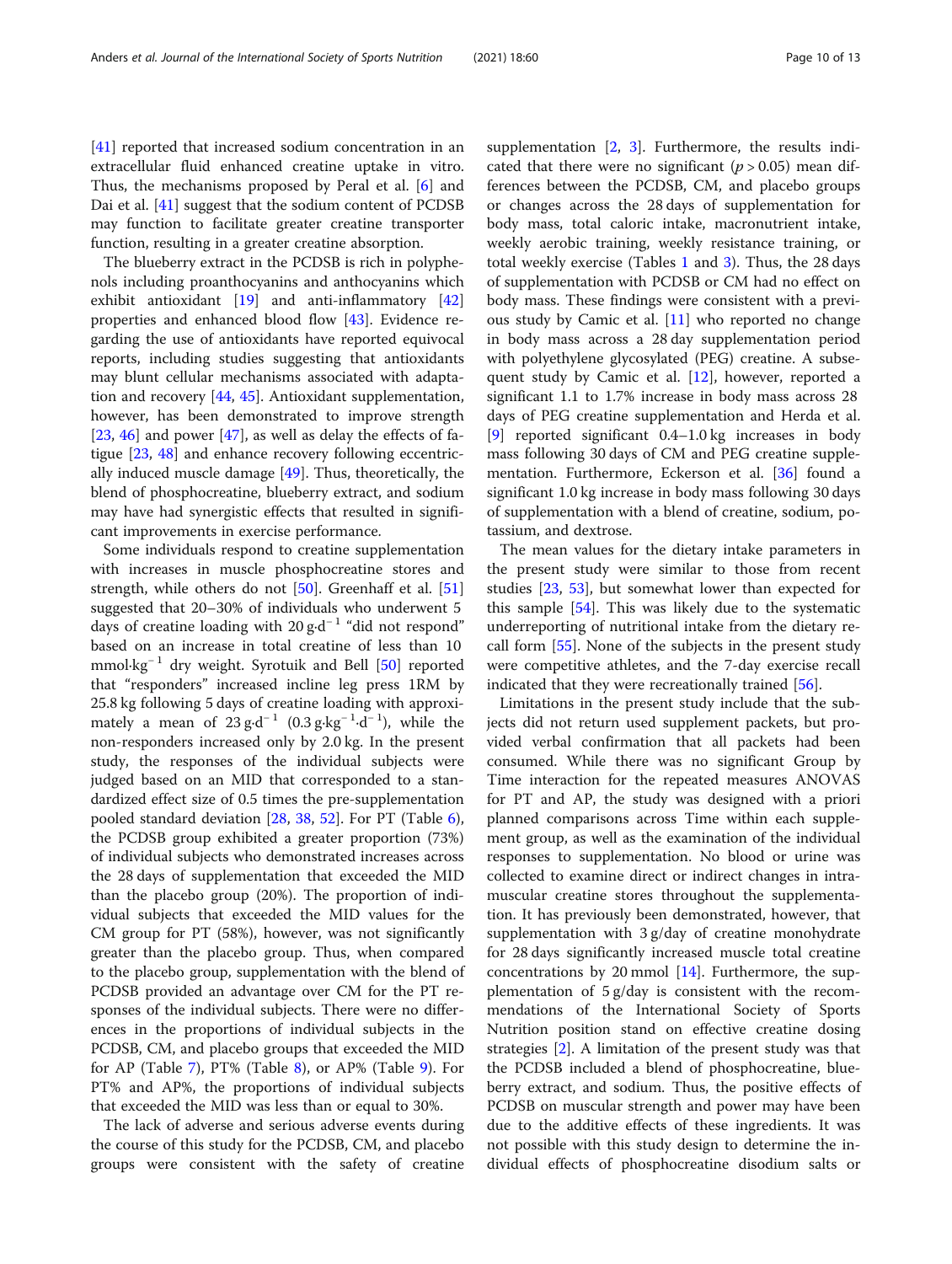<span id="page-10-0"></span>blueberry extract on the performance outcomes, or their relative importance to the effects of PCDSB. Furthermore, like Herda et al. [9], the subjects in the present study maintained their normal exercise habits throughout the 28 days of supplementation. This methodology has substantial ecological validity since consumers of products like CM and PCDSB typically have a wide variety of exercise habits. Additional control, however, could be accomplished by including a prescribed exercise program with the supplementation. Other aspects of the current study design that should be further examined include the inclusion of female subjects and supplementation with higher doses for shorter and/or longer durations.

## Conclusions

In summary, the result of the present study indicated that 28 days of supplementation with PCDSB and CM resulted in comparable mean increases in PT and AP. There were no differences, however, for PT% and AP% across the fatigue test from pre- to postsupplementation for the PCDSB, CM, or placebo group. Evaluation of individual responses showed that a larger proportion of subjects exhibited increases in PT from pre- to post-supplementation that were greater than the MID values for the PCDSB group than the placebo group. Overall, the current findings indicated that 28 days of supplementation with both PCDSB and CM resulted in increases in PT and AP, however, there were no mean differences between these groups as determined by repeated measures ANOVA.. The PCDSB, however, may have an advantage over CM when compared to the placebo group for the proportion of individual subjects that respond favorably to supplementation with meaningful increases in muscular strength.

#### Abbreviations

ANOVA: Analysis of variance; AP: Average power; AP%: Average power percent decline; CM: Creatine Monohydrate; MID: Minimal Important Difference; PCDSB: Phosphocreatine disodium salts plus blueberry extract; PT: Peak torque; PT%: Peak torque percent decline

#### Acknowledgements

Authors would like to thank the subjects of this study for their time and effort.

#### Authors' contributions

JPVA substantially contributed to the data collection, analyses, manuscript writing, and accepts responsibility for the integrity of the data analysis. TJH, AKD, FJD, JLK, with JPVA conceived and designed the study. AKD and DJM provided blinding for the supplement groups. RJS and GOJ provided administrative oversight for the study. RWS and TJN assisted in data collection and interpretation. JPVA, TJH conducted data analyses and provided interpretations of the data. JLK, RWS, TJN, AKD, FJD, RJS, and GO reviewed the manuscript throughout drafting. All authors contributed to the final drafting and approved the final submission of this manuscript.

#### Funding

The present study had no funding.

#### Availability of data and materials

The dataset analyzed may become available from the corresponding author upon a reasonable request.

## **Declarations**

#### Ethics approval and consent to participate

All subjects signed a written Informed Consent and completed a Health History Questionnaire that were approved by the University of Nebraska-Lincoln Institutional Review Board for Human Subjects (IRB #20200319941FB).

## Consent for publication

Not Applicable.

#### Competing interests

FJD is the Managing Partner of Phenolics, LLC which developed the blend of phosphocreatine disodium salts plus blueberry extract. Phenolics, however, provided no funding for the current study.

#### Author details

<sup>1</sup>Department of Nutrition and Human Sciences, University of Nebraska-Lincoln, Lincoln, NE 68510, USA. <sup>2</sup>Department of Health Kinesiology and Sport, University of South Alabama, Mobile, AL 36688, USA. <sup>3</sup>Phenolics LLC, Omaha, NE 68144, USA. <sup>4</sup>Department of Pharmacy Sciences, School of Pharmacy and Health Professions, Omaha, NE 68178, USA.

## Received: 29 March 2021 Accepted: 1 July 2021 Published online: 09 September 2021

#### References

- 1. Andres S, Ziegenhagen R, Trefflich I, Pevny S, Schultrich K, Braun H, et al. Creatine and creatine forms intended for sports nutrition. Mol Nutr Food Res. 2017;61(6):1600772. <https://doi.org/10.1002/mnfr.201600772>.
- 2. Kreider RB, Kalman DS, Antonio J, Ziegenfuss TN, Wildman R, Collins R, et al. International Society of Sports Nutrition position stand: safety and efficacy of creatine supplementation in exercise, sport, and medicine. J Int Soc Sports Nutr. 2017;14:18.
- 3. Antonio J, Candow DG, Forbes SC, Gualano B, Jagim AR, Kreider RB, et al. Common questions and misconceptions about creatine supplementation: what does the scientific evidence really show? J Int Soc Sports Nutr. 2021; 18(1):13. [https://doi.org/10.1186/s12970-021-00412-w.](https://doi.org/10.1186/s12970-021-00412-w)
- 4. Mesa JLM, Ruiz JR, González-Gross MM, Gutiérrez Sáinz A, Castillo Garzón MJ. Oral creatine supplementation and skeletal muscle metabolism in physical exercise. Sports Med Auckl NZ. 2002;32(14):903–44. [https://doi.org/1](https://doi.org/10.2165/00007256-200232140-00003) [0.2165/00007256-200232140-00003.](https://doi.org/10.2165/00007256-200232140-00003)
- 5. Schlattner U, Klaus A, Ramirez Rios S, Guzun R, Kay L, Tokarska-Schlattner M. Cellular compartmentation of energy metabolism: creatine kinase microcompartments and recruitment of B-type creatine kinase to specific subcellular sites. Amino Acids. 2016;48(8):1751–74. [https://doi.org/10.1007/](https://doi.org/10.1007/s00726-016-2267-3) [s00726-016-2267-3.](https://doi.org/10.1007/s00726-016-2267-3)
- 6. Peral MJ, García-Delgado M, Calonge ML, Durán JM, De La Horra MC, Wallimann T, et al. Human, rat and chicken small intestinal Na+ − cl- -creatine transporter: functional, molecular characterization and localization. J Physiol. 2002;545(1):133–44. <https://doi.org/10.1113/jphysiol.2002.026377>.
- Persky AM, Brazeau GA, Hochhaus G. Pharmacokinetics of the dietary supplement Creatine. Clin Pharmacokinet. 2003;42(6):557–74. [https://doi.](https://doi.org/10.2165/00003088-200342060-00005) [org/10.2165/00003088-200342060-00005](https://doi.org/10.2165/00003088-200342060-00005).
- 8. Buford TW, Kreider RB, Stout JR, Greenwood M, Campbell B, Spano M, et al. International Society of Sports Nutrition position stand: creatine supplementation and exercise. J Int Soc Sports Nutr. 2007;4:6.
- 9. Herda TJ, Beck TW, Ryan ED, Smith AE, Walter AA, Hartman MJ, et al. Effects of creatine monohydrate and polyethylene glycosylated creatine supplementation on muscular strength, endurance, and power output. J Strength Cond Res. 2009;23(3):818–26. [https://doi.org/10.1519/JSC.0b013e31](https://doi.org/10.1519/JSC.0b013e3181a2ed11) [81a2ed11](https://doi.org/10.1519/JSC.0b013e3181a2ed11).
- 10. Kerksick CM, Wilborn CD, Campbell WI, Harvey TM, Marcello BM, Roberts MD, et al. The effects of Creatine monohydrate supplementation with and without D-Pinitol on resistance training adaptations. J Strength Cond Res. 2009;23(9):2673–82. <https://doi.org/10.1519/JSC.0b013e3181b3e0de>.
- 11. Camic CL, Hendrix CR, Housh TJ, Zuniga JM, Mielke M, Johnson GO, et al. The effects of polyethylene glycosylated Creatine supplementation on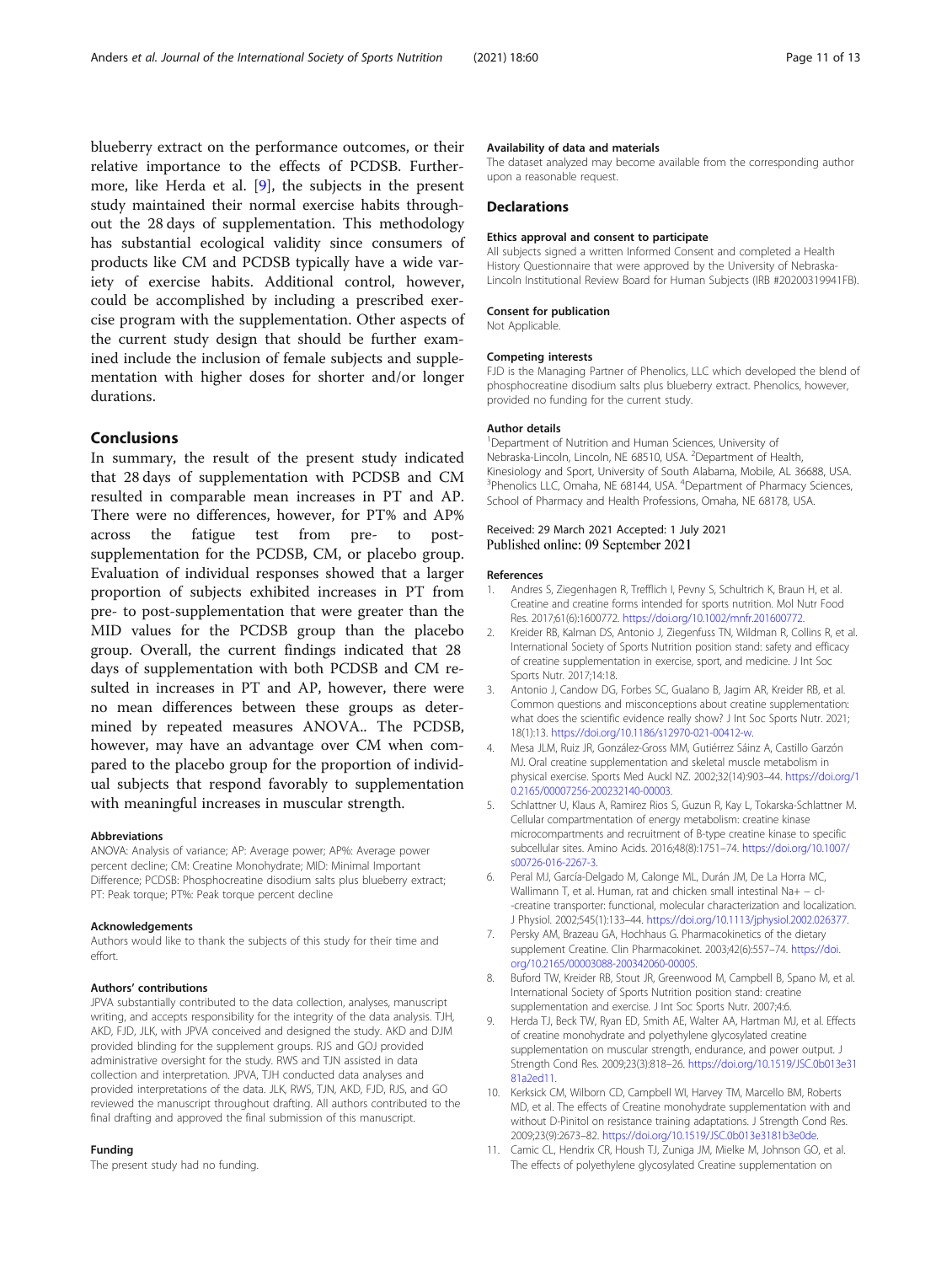<span id="page-11-0"></span>muscular strength and power. J Strength Cond Res. 2010;24(12):3343–51. <https://doi.org/10.1519/JSC.0b013e3181fc5c5c>.

- 12. Camic CL, Housh TJ, Zuniga JM, Traylor DA, Bergstrom HC, Schmidt RJ, et al. The effects of polyethylene glycosylated Creatine supplementation on anaerobic performance measures and body composition. J Strength Cond Res. 2014;28(3):825–33. <https://doi.org/10.1519/JSC.0b013e3182a361a5>.
- 13. Wang CC, Fang CC, Lee YH, Yang MT, Chan KH. Effects of 4-week Creatine supplementation combined with complex training on muscle damage and sport performance. Nutrients. 2018;10(11). [https://doi.org/10.3390/nu10111](https://doi.org/10.3390/nu10111640) [640.](https://doi.org/10.3390/nu10111640)
- 14. Hultman E, Soderlund K, Timmons JA, Cederblad G, Greenhaff PL. Muscle creatine loading in men. J Appl Physiol. 1996;81(1):232–7. [https://doi.org/1](https://doi.org/10.1152/jappl.1996.81.1.232) [0.1152/jappl.1996.81.1.232](https://doi.org/10.1152/jappl.1996.81.1.232).
- 15. Jäger R, Purpura M, Shao A, Inoue T, Kreider RB. Analysis of the efficacy, safety, and regulatory status of novel forms of creatine. Amino Acids. 2011; 40(5):1369–83. [https://doi.org/10.1007/s00726-011-0874-6.](https://doi.org/10.1007/s00726-011-0874-6)
- 16. Jäger R, Harris RC, Purpura M, Francaux M. Comparison of new forms of creatine in raising plasma creatine levels. J Int Soc Sports Nutr. 2007;4(1):17. [https://doi.org/10.1186/1550-2783-4-17.](https://doi.org/10.1186/1550-2783-4-17)
- 17. Powers SK, Jackson MJ. Exercise-induced oxidative stress: cellular mechanisms and impact on muscle force production. Physiol Rev. 2008; 88(4):1243–76. [https://doi.org/10.1152/physrev.00031.2007.](https://doi.org/10.1152/physrev.00031.2007)
- 18. Reid MB. Reactive oxygen species as agents of fatigue. Med Sci Sports Exerc. 2016;48(11):2239–46. [https://doi.org/10.1249/MSS.0000000000001006.](https://doi.org/10.1249/MSS.0000000000001006)
- 19. McLeay Y, Barnes MJ, Mundel T, Hurst SM, Hurst RD, Stannard SR. Effect of New Zealand blueberry consumption on recovery from eccentric exerciseinduced muscle damage. J Int Soc Sports Nutr. 2012;9(1):19. [https://doi.](https://doi.org/10.1186/1550-2783-9-19) [org/10.1186/1550-2783-9-19.](https://doi.org/10.1186/1550-2783-9-19)
- 20. Bowtell J, Kelly V. Fruit-derived polyphenol supplementation for athlete recovery and performance. Sports Med Auckl Nz. 2019;49(Suppl 1):3–23. [https://doi.org/10.1007/s40279-018-0998-x.](https://doi.org/10.1007/s40279-018-0998-x)
- 21. Kashi DS, Shabir A, Da Boit M, Bailey SJ, Higgins MF. The efficacy of administering fruit-derived polyphenols to improve health biomarkers, exercise performance and related physiological responses. Nutrients. 2019; 11(10). <https://doi.org/10.3390/nu11102389>.
- 22. Eckerson JM, Stout JR, Moore GA, Stone NJ, Iwan KA, Gebauer AN, et al. Effect of creatine phosphate supplementation on anaerobic working capacity and body weight after two and six days of loading in men and women. J Strength Cond Res. 2005;19(4):756–63. [https://doi.org/10.1519/R-16924.1.](https://doi.org/10.1519/R-16924.1)
- 23. Anders JPV, Keller JL, Smith CM, Hill EC, Housh TJ, Schmidt RJ, et al. The effects of Asparagus Racemosus supplementation plus 8 weeks of resistance training on muscular strength and endurance. J Funct Morphol Kinesiol. 2020;5(1):4. <https://doi.org/10.3390/jfmk5010004>.
- 24. Thorstensson A, Karlsson J. Fatiguability and fibre composition of human skeletal muscle. Acta Physiol Scand. 1976;98(3):318–22. [https://doi.org/1](https://doi.org/10.1111/j.1748-1716.1976.tb10316.x) [0.1111/j.1748-1716.1976.tb10316.x.](https://doi.org/10.1111/j.1748-1716.1976.tb10316.x)
- 25. Cybex Division of Lumex Inc. Cybed II User Manual. Ronkonkoma: Cybex Division of Lumex Inc; 1983.
- 26. Weir JP. Quantifying test-retest reliability using the intraclass correlation coefficient and the SEM. J Strength Cond Res. 2005;19(1):231–40. [https://doi.](https://doi.org/10.1519/15184.1) [org/10.1519/15184.1.](https://doi.org/10.1519/15184.1)
- 27. Keppel G. Design and analysis: a researcher's handbook. 3rd ed. Englewood Cliffs: Prentice Hall; 1991.
- 28. Norman GR, Sloan JA, Wyrwich KW. Interpretation of changes in healthrelated quality of life: the remarkable universality of half a standard deviation. Med Care. 2003;41(5):582–92. [https://doi.org/10.1097/01.MLR.](https://doi.org/10.1097/01.MLR.0000062554.74615.4C) [0000062554.74615.4C.](https://doi.org/10.1097/01.MLR.0000062554.74615.4C)
- 29. Cicchetti DV. Guidelines, criteria, and rules of thumb for evaluating normed and standardized assessment instruments in psychology. Psychol Assess. 1994;6(4):284–90. <https://doi.org/10.1037/1040-3590.6.4.284>.
- 30. Perrin DH. Isokinetic Exercise and Assessment. Human Kinetics; 1993.
- 31. Neltner TJ, Anders JPV, Keller JL, Smith RW, Housh TJ, Schmidt RJ, et al. Ipsilateral and contralateral torque responses to bilateral and unilateral maximal, fatiguing, isokinetic leg extensions. Int J Kinesiol Sports Sci. 2020; 8(4):25–33. [https://doi.org/10.7575/aiac.ijkss.v.8n.4p.25.](https://doi.org/10.7575/aiac.ijkss.v.8n.4p.25)
- 32. Balsom B, Ekblom B, Soerlund K, Sjodin K, Hultman E. Creatine supplementation and dynamic high-intensity intermittent exercise. Scand J Med Sci Sports. 1993;3:143–9.
- 33. Gilliam JD, Hohzorn C, Martin D, Trimble MH. Effect of oral creatine supplementation on isokinetic torque production. Med Sci Sports Exerc. 2000;32(5):993–6. [https://doi.org/10.1097/00005768-200005000-00017.](https://doi.org/10.1097/00005768-200005000-00017)
- 34. Sarshin A, Fallahi V, Forbes SC, Rahimi A, Koozehchian MS, Candow DG, et al. Short-term co-ingestion of creatine and sodium bicarbonate improves anaerobic performance in trained taekwondo athletes. J Int Soc Sports Nutr. 2021;18(1):10. [https://doi.org/10.1186/s12970-021-00407-7.](https://doi.org/10.1186/s12970-021-00407-7)
- 35. Brenner M, Rankin JW, Sebolt D. The effect of creatine supplementation during resistance training in women. J Strength Cond Res. 2000;14:207–13.
- 36. Eckerson JM, Bull AA, Moore GA. Effect of thirty days of Creatine supplementation with phosphate salts on anaerobic working capacity and body weight in men. J Strength Cond Res. 2008;22(3):826–32. [https://doi.](https://doi.org/10.1519/JSC.0b013e31816a40ad) [org/10.1519/JSC.0b013e31816a40ad.](https://doi.org/10.1519/JSC.0b013e31816a40ad)
- 37. Peeters BM, Lantz CD, Mayhew JL. Effect of Oral Creatine monohydrate and Creatine phosphate supplementation on maximal strength indices, body composition, and blood pressure. J Strength Cond Res. 1999;13:3–9.
- 38. Hopkins WG. How to interpret changes in an athletic performance test. Sportscience. 2004;8:1–7.
- 39. Schoch RD, Willoughby D, Greenwood M. The regulation and expression of the Creatine transporter: a brief review of Creatine supplementation in humans and animals. J Int Soc Sports Nutr. 2006;3(1):60. [https://doi.org/1](https://doi.org/10.1186/1550-2783-3-1-60) [0.1186/1550-2783-3-1-60.](https://doi.org/10.1186/1550-2783-3-1-60)
- 40. Hummer E, Suprak DN, Buddhadev HH, Brilla L, San Juan JG. Creatine electrolyte supplement improves anaerobic power and strength: a randomized double-blind control study. J Int Soc Sports Nutr. 2019;16(1):24. [https://doi.org/10.1186/s12970-019-0291-x.](https://doi.org/10.1186/s12970-019-0291-x)
- 41. Dai W, Vinnakota S, Qian X, Kunze DL, Sarkar HK. Molecular characterization of the human CRT-1 creatine transporter expressed in Xenopus oocytes. Arch Biochem Biophys. 1999;361(1):75–84. [https://doi.org/10.1006/abbi.1998.](https://doi.org/10.1006/abbi.1998.0959) [0959](https://doi.org/10.1006/abbi.1998.0959).
- 42. Park CH, Kwak YS, Seo HK, Kim HY. Assessing the values of blueberries intake on exercise performance, TAS, and inflammatory factors. Iran J Public Health. 2018;47(Suppl 1):27–32.
- 43. Klimis-Zacas D, Kristo AS. Wild blueberries (Vaccinium angustifolium): modulators of vascular function, structure, and metabolism. In: Emerging Trends in Dietary Components for Preventing and Combating Disease. American Chemical Society; 2012. p. 151–66. [https://doi.org/10.1021/bk-2](https://doi.org/10.1021/bk-2012-1093.ch009) [012-1093.ch009](https://doi.org/10.1021/bk-2012-1093.ch009).
- 44. Merry TL, Ristow M. Do antioxidant supplements interfere with skeletal muscle adaptation to exercise training? J Physiol. 2016;594(18):5135–47. <https://doi.org/10.1113/JP270654>.
- 45. Ito N, Ruegg UT, Kudo A, Miyagoe-Suzuki Y, Takeda S. Activation of calcium signaling through Trpv1 by nNOS and peroxynitrite as a key trigger of skeletal muscle hypertrophy. Nat Med. 2013;19(1):101–6. [https://doi.org/10.1](https://doi.org/10.1038/nm.3019) [038/nm.3019.](https://doi.org/10.1038/nm.3019)
- 46. Levers K, Dalton R, Galvan E, Goodenough C, O'Connor A, Simbo S, et al. Effects of powdered Montmorency tart cherry supplementation on an acute bout of intense lower body strength exercise in resistance trained males. J Int Soc Sports Nutr. 2015;12(1):41. [https://doi.org/10.1186/s12970-015-0102-y.](https://doi.org/10.1186/s12970-015-0102-y)
- 47. Lafay S, Jan C, Nardon K, Lemaire B, Ibarra A, Roller M, et al. Grape extract improves antioxidant status and physical performance in elite male athletes. J Sports Sci Med. 2009;8(3):468–80.
- 48. McKenna MJ, Medved I, Goodman CA, Brown MJ, Bjorksten AR, Murphy KT, et al. N-acetylcysteine attenuates the decline in muscle Na+,K+-pump activity and delays fatigue during prolonged exercise in humans. J Physiol. 2006;576(Pt 1):279–88. <https://doi.org/10.1113/jphysiol.2006.115352>.
- 49. Shafat A, Butler P, Jensen RL, Donnelly AE. Effects of dietary supplementation with vitamins C and E on muscle function during and after eccentric contractions in humans. Eur J Appl Physiol. 2004;93(1-2):196– 202. <https://doi.org/10.1007/s00421-004-1198-y>.
- 50. Syrotuik DG, Bell GJ. Acute creatine monohydrate supplementation: a descriptive physiological profile of responders vs. nonresponders. J Strength Cond Res. 2004;18(3):610–7. [https://doi.org/10.1519/12392.1.](https://doi.org/10.1519/12392.1)
- 51. Greenhaff PL, Bodin K, Soderlund K, Hultman E. Effect of oral creatine supplementation on skeletal muscle phosphocreatine resynthesis. Am J Phys. 1994;266(5 Pt 1):E725–30.
- 52. Ferreira ML, Herbert RD, Ferreira PH, Latimer J, Ostelo RW, Nascimento DP, et al. A critical review of methods used to determine the smallest worthwhile effect of interventions for low back pain. J Clin Epidemiol. 2012; 65(3):253–61. <https://doi.org/10.1016/j.jclinepi.2011.06.018>.
- 53. Keller JL, Housh TJ, Hill EC, Smith CM, Schmidt RJ, Johnson GO. The effects of Shilajit supplementation on fatigue-induced decreases in muscular strength and serum hydroxyproline levels. J Int Soc Sports Nutr. 2019;16(1):3. <https://doi.org/10.1186/s12970-019-0270-2>.